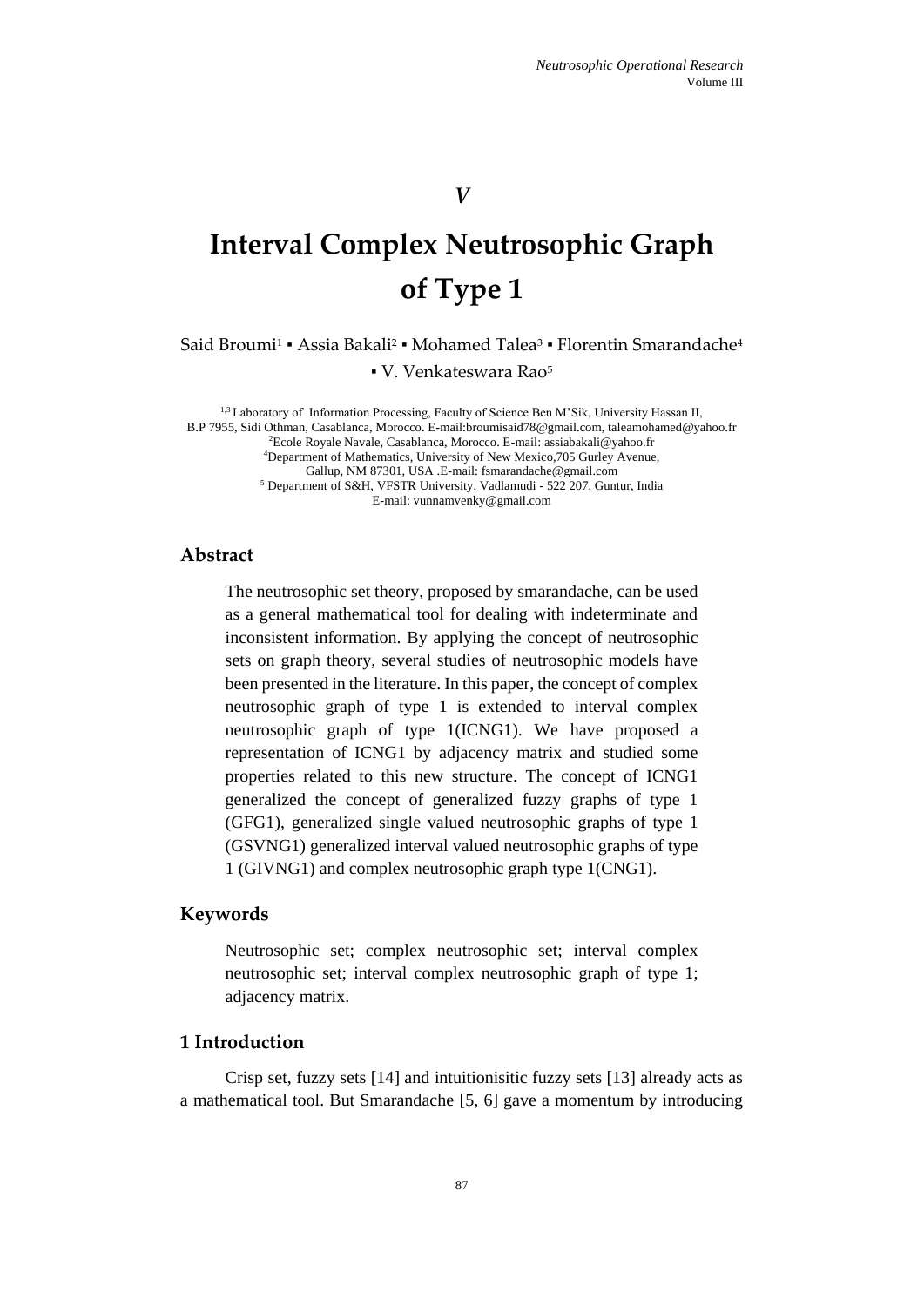the concept of neutrosophic sets (NSs in short). Neutrosophic sets came as a glitter in this field as their vast potential to intimate imprecise, incomplete, uncertainty and inconsistent information of the world. Neutrosophic sets associates a degree of membership  $(T)$ , indeterminacy $(I)$  and non- membership (F) for an element each of which belongs to the non-standard unit interval ]−0, 1+[. Due to this characteristics, the practical implement of NSs becomes difficult. So, for this reason, Smarandache [5, 6] and Wang et al. [10] introduced the concept of a single valued Neutrosophic sets (SVNS), which is an instance of a NS and can be used in real scientific and engineering applications. Wang et al. [12] defined the concept of interval valued neutrosophic sets as generalization of SVNS. In [11], the readers can found a rich literature on single valued neutrosophic sets and their applications in divers fields.

Graph representations are widely used for dealing with structural information, in different domains such as networks, image interpretation, pattern recognition operations research. In a crisp graphs two vertices are either related or not related to each other, mathematically, the degree of relationship is either 0 or 1. While in fuzzy graphs, the degree of relationship takes values from [0, 1].In [1] Atanassov defined the concept of intuitionistic fuzzy graphs (IFGs) with vertex sets and edge sets as IFS. The concept of fuzzy graphs and their extensions have a common property that each edge must have a membership value less than or equal to the minimum membership of the nodes it connects.

Fuzzy graphs and their extensions such as hesitant fuzzy graph, intuitionistic fuzzy graphs ..etc , deal with the kinds of real life problems having some uncertainty measure. All these graphs cannot handle the indeterminate relationship between object. So, for this reason, Smaranadache [3,9]defined a new form of graph theory called neutrosophic graphs based on literal indeterminacy (I) to deal with such situations. The same author[4]initiated a new graphical structure of neutrosphic graphs based on (T, I, F) components and proposed three structures of neutrosophic graphs such as neutrosophic edge graphs, neutrosophic vertex graphs and neutrosophic vertex-edge graphs. In [8] Smarandache defined a new classes of neutrosophic graphs including neutrosophic offgraph, neutrosophic bipolar/tripola/ multipolar graph. Single valued neutrosphic graphs with vertex sets and edge sets as SVN were first introduced by Broumi [33] and defined some of its properties. Also, Broumi et al.[34] defined certain degrees of SVNG and established some of their properties. The same author proved a necessary and sufficient condition for a single valued neutrosophic graph to be an isolated-SVNG [35]. In addition, Broumi et al. [47] defined the concept of the interval valued neutrosophic graph as a generalization of SVNG and analyzed some properties of it. Recently, Several extension of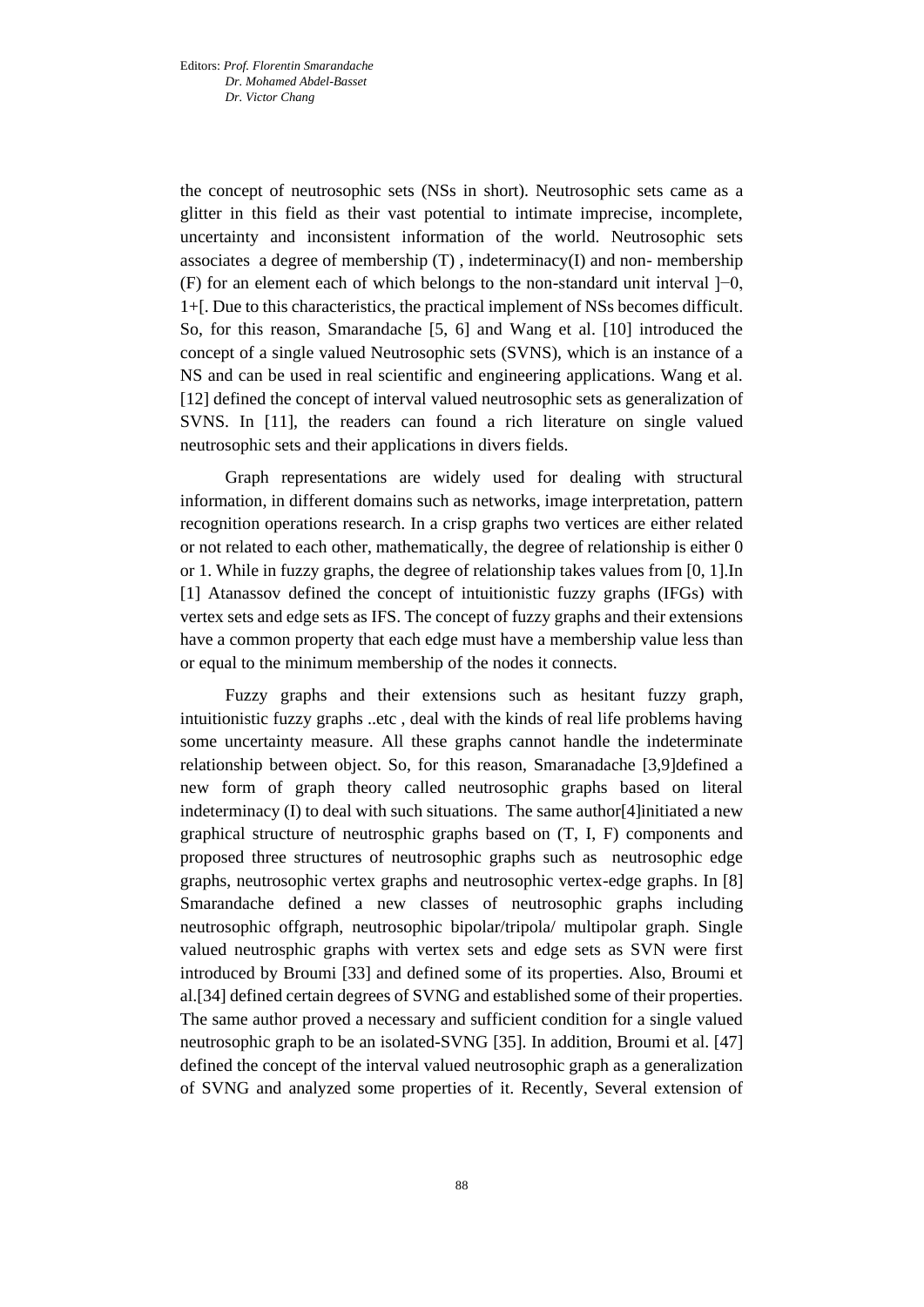single valued neutrosophic graphs, interval valued neutrosophic graphs and their application have been studied deeply [17-19, 21-22, 36-45, 48-49,54-56].

In [7] Smarandache initiated the idea of removal of the edge degree restriction of fuzzy graphs, intuitionistic fuzzy graphs and single valued neutrosophic graphs. Samanta et al [53] discussed the concept of generalized fuzzy graphs (GFG) and studied some properties of it . The authors claim that fuzzy graphs and their extension defined by many researches are limited to represented for some systems such as social network. Employing the idea initiated by smarandache [7], Broumi et al. [46, 50,51]proposed a new structures of neutrosophic graphs such as generalized single valued neutrosophic graph of type1(GSVNG1), generalized interval valued neutrosophic graph of type1(GIVNG1), generalized bipolar neutrosophic graph of type 1, all these types of graphs are a generalization of generalized fuzzy graph of type1[53]. In [2], Ramot defined the concept of complex fuzzy sets as an extension of the fuzzy set in which the range of the membership function is extended from the subset of the real number to the unit disc. Later on, some extensions of complex fuzzy set have been studied well in the litteratur e[20,23,26,28,29,58-68].In [15],Ali and Smarandache proposed the concept of complex neutrosophic set in short CNS. The concept of complex neutrosophic set is an extension of complex intuitionistic fuzzy sets by adding by adding complex-valued indeterminate membership grade to the definition of complex intuitionistic fuzzy set. The complex-valued truth membership function, complex-valued indeterminacy membership function, and complex-valued falsity membership function are totally independent. The complex fuzzy set has only one extra phase term, complex intuitionistic fuzzy set has two additional phase terms while complex neutrosophic set has three phase terms. The complex neutrosophic sets (CNS) are used to handle the information of uncertainty and periodicity simultaneously. When the values of the membership function indeterminacy-membership function and the falsitymembership function in a CNS are difficult to be expressed as exact single value in many real-world problems, interval complex neutrosophic sets can be used to characterize the uncertain information more sufficiently and accurately. So for this purpose, Ali et al [16] defined the concept of interval complex neutrosophic sets (ICNs) and examined its characteristics. Recently, Broumi et al.[52]defined the concept of complex neutrosophic graphs of type 1 with vertex sets and edge sets as complex neutrosophic sets.

In this paper, an extended version of complex neutrosophic graph of type 1(ICNG1) is introduced. To the best of our knowledge, there is no research on interval complex neutrosophic graph of type 1 in literature at present.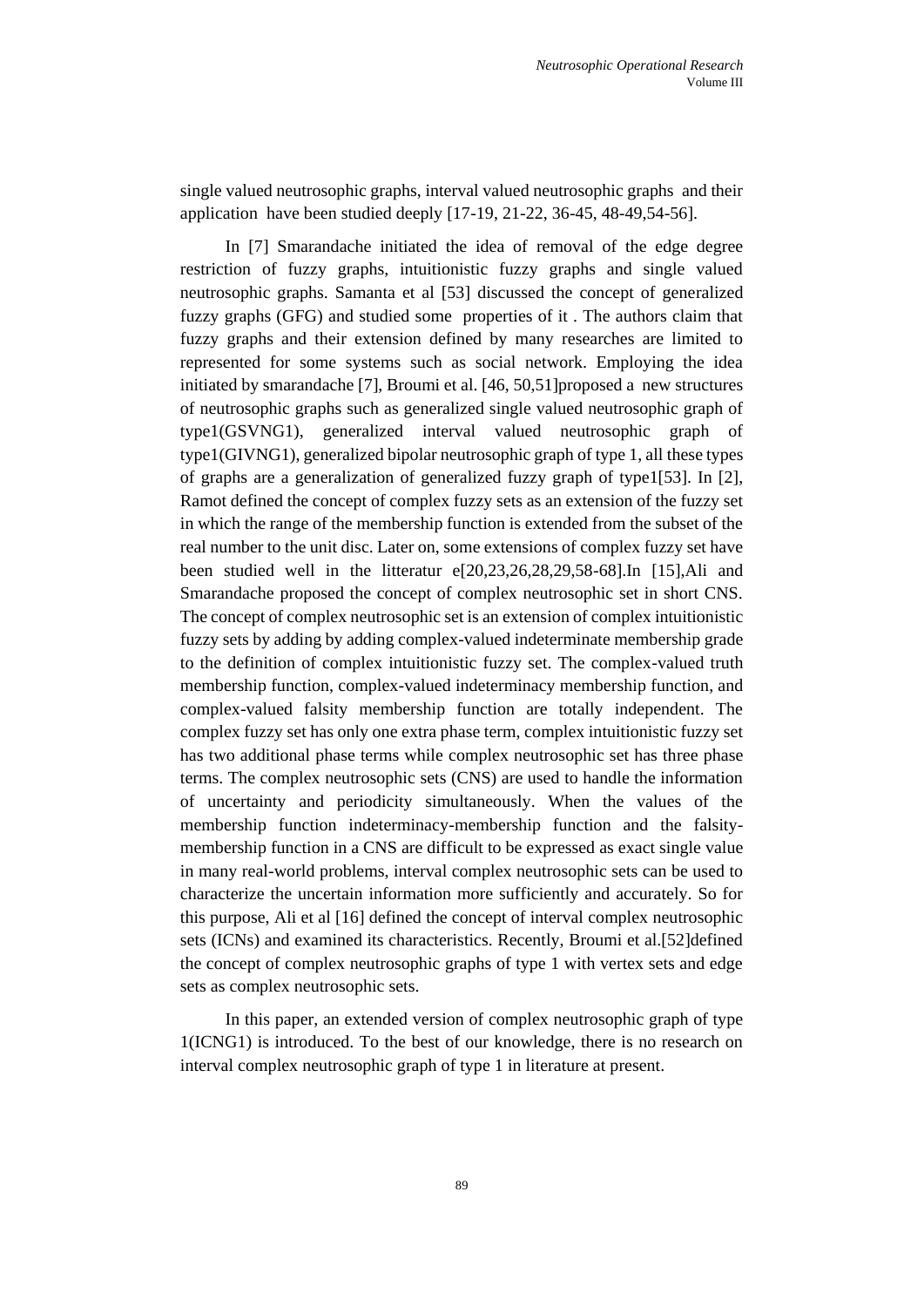The remainder of this paper is organized as follows. In Section 2, some fundamental and basic concepts regarding neutrosophic sets, single valued neutrosophic sets, complex neutrosophic set, interval complex neutrosophic set and complex neutrosophic graphs of type 1 are presented. In Section 3, ICNG1 is proposed and provided by a numerical example. In section 4 a representation matrix of ICNG1 is introduced and finally we draw conclusions in section 5.

#### **2 Fundamental and Basic Concepts**

In this section we give some definitions regarding neutrosophic sets, single valued neutrosophic sets, complex neutrosophic set, interval complex neutrosophic set and complex neutrosophic graphs of type 1

#### **Definition 2.1 [5, 6]**

Let  $\zeta$  be a space of points and let  $x \in \zeta$ . A neutrosophic set  $A \in \zeta$  is characterized by a truth membership function T, an indeterminacy membership function I, and a falsity membership function F. The values of T, I, F are real standard or nonstandard subsets of  $]$ <sup>-0</sup>,1<sup>+</sup>[, and T, I, F:  $\zeta \rightarrow ]$ <sup>-</sup>0,1<sup>+</sup>[. A neutrosophic set can therefore be represented as

$$
A = \{(x, T_A(x), I_A(x), F_A(x)) : x \in \zeta\} \quad (1)
$$

Since T, I,  $F \in [0, 1]$ , the only restriction on the sum of T, I, F is as given below:

$$
{}^{-}0 \leq T_A(x) + I_A(x) + F_A(x) \leq 3^+.
$$
 (2)

From philosophical point of view, the NS takes on value from real standard or non-standard subsets of ]<sup>-</sup>0,1<sup>+</sup>[. However, to deal with real life applications such as engineering and scientific problems, it is necessary to take values from the interval  $[0, 1]$  instead of  $]$ <sup>-</sup>0,1<sup>+</sup>[.

#### **Definition 2.2 [10]**

Let  $\zeta$  be a space of points (objects) with generic elements in  $\zeta$  denoted by x. A single valued neutrosophic set A (SVNS A) is characterized by truthmembership function  $T_A(x)$ , an indeterminacy-membership function  $I_A(x)$ , and a falsity-membership function  $F_A(x)$ . For each point x in  $\zeta$ ,  $T_A(x)$ ,  $I_A(x)$ ,  $F_A(x) \in [0, 1]$ . The SVNS A can therefore be written as

$$
A = \{(x, T_A(x), I_A(x), F_A(x)) : x \in \zeta\}
$$
 (3)

#### **Definition 2.3 [15]**

A complex neutrosophic set  $A$  defined on a universe of discourse  $X$ , which is characterized by a truth membership function  $T_A(x)$ , an indeterminacymembership function $I_A(x)$ , and a falsity-membership function $F_A(x)$ that assigns a complex-valued membership grade to  $T_A(x)$ ,  $I_A(x)$ ,  $F_A(x)$  for any  $x \in X$ . The values of  $T_A(x)$ ,  $I_A(x)$ ,  $F_A(x)$  and their sum may be any values within a unit circle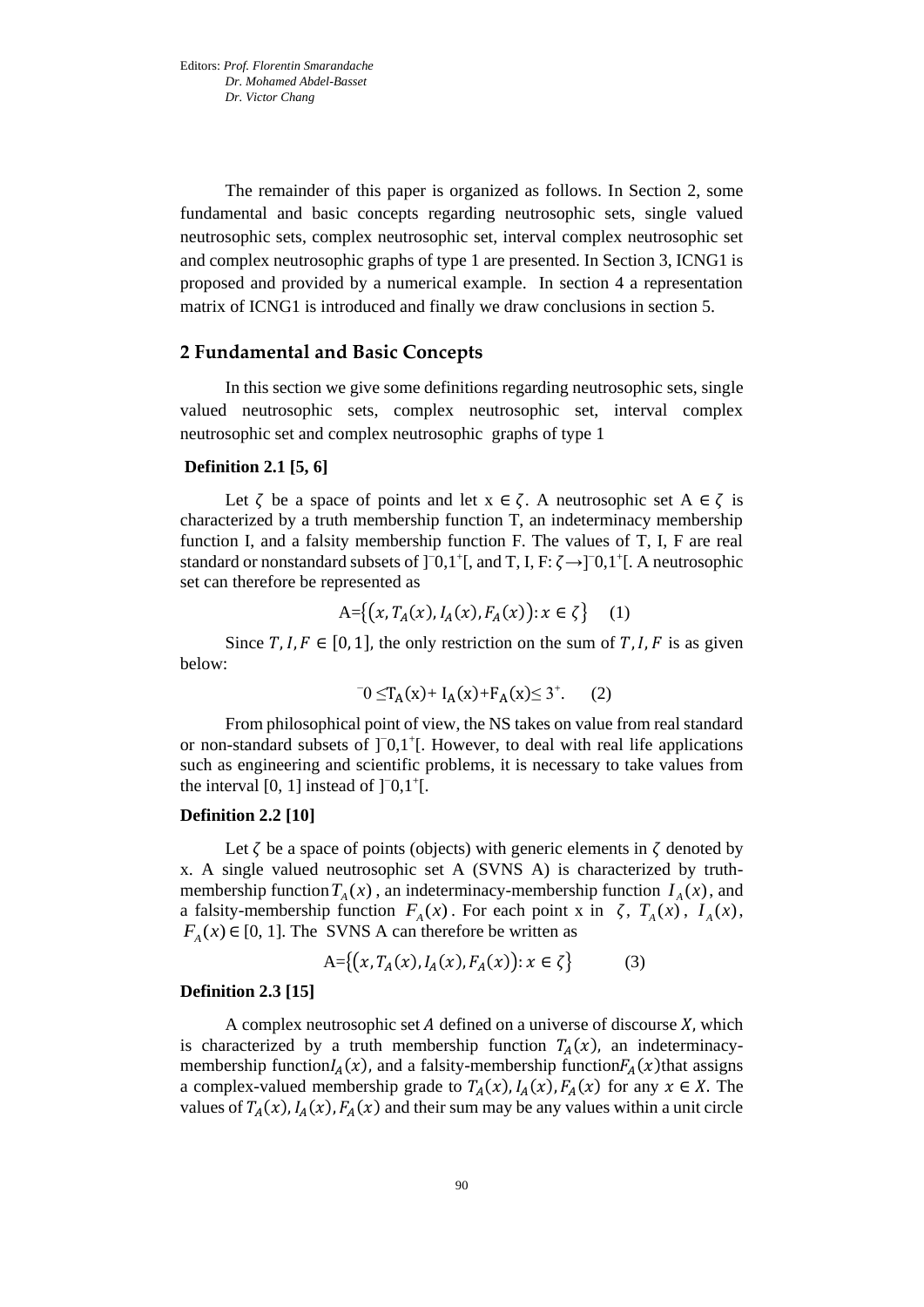in the complex plane and is therefore of the form  $T_A(x) = p_A(x)e^{i\mu_A(x)}$ ,  $I_A(x) =$  $q_A(x)e^{i\nu_A(x)}$ , and  $F_A(x) = r_A(x)e^{i\omega_A(x)}$ . All the amplitude and phase terms are real-valued and  $p_A(x)$ ,  $q_A(x)$ ,  $r_A(x) \in [0, 1]$ , whereas  $\mu_A(x)$ ,  $\nu_A(x)$ ,  $\omega_A(x) \in$  $(0, 2\pi]$ , such that the condition.

$$
0 \le p_A(x) + q_A(x) + r_A(x) \le 3
$$
 (4)

is satisfied. A complex neutrosophic set  $A$  can thus be represented in set form as:

$$
A = \{ (x, T_A(x)) = a_T, I_A(x) = a_I, F_A(x) = a_F \}: x \in X \},
$$
\n<sup>(5)</sup>

Where  $T_A: X \to \{a_T: a_T \in C, |a_T| \leq 1\}, I_A: X \to \{a_I: a_I \in C, |a_I| \leq 1\}$ 1},  $F_A: X \to \{a_F: a_F \in C, |a_F| \le 1\}$ , and also

$$
|T_A(x) + I_A(x) + F_A(x)| \le 3. \tag{6}
$$

Let A and B be two CNSs in X, which are as defined as follow  $A =$  $\{(x, T_A(x), I_A(x), F_A(x)) : x \in X\}$  and  $B = \{(x, T_B(x), I_B(x), F_B(x)) : x \in X\}.$ 

#### **Definition 2.4 [15]**

Let  $A$  and  $B$  be two CNSs in  $X$ . The union, intersection and complement of two CNSs are defined as:

The union of *A* and *B* denoted as  $A \cup_N B$ , is defined as:

$$
A \cup_{N} B = \{ (x, T_{A \cup B}(x), I_{A \cup B}(x), F_{A \cup B}(x)) : x \in X \},
$$
\n<sup>(7)</sup>

Where, $T_{A\cup B}(x)$ ,  $I_{A\cup B}(x)$ ,  $F_{A\cup B}(x)$  are given by

$$
T_{A \cup B}(x) = \max(p_A(x), p_B(x)). e^{i(\mu_A(x) \cup \mu_B(x))}
$$
  
\n
$$
I_{A \cup B}(x) = \min(q_A(x), q_B(x)). e^{i(\nu_A(x) \cup \nu_B(x))},
$$
  
\n
$$
F_{A \cup B}(x) = \min(r_A(x), r_B(x)). e^{i(\omega_A(x) \cup \omega_B(x))}.
$$

The intersection of A and B denoted as  $A \cap_{N} B$ , is defined as:

$$
A \cap_{N} B = \{ (x, T_{A \cap B}(x), I_{A \cap B}(x), F_{A \cap B}(x)) : x \in X \},
$$
\n(8)

Where
$$
T_{A\cap B}(x)
$$
,  $I_{A\cap B}(x)$ ,  $F_{A\cap B}(x)$  are given by  
\n
$$
T_{A\cup B}(x) = \min(p_A(x), p_B(x)) \cdot e^{i(\mu_A(x)\cap\mu_B(x))}
$$
\n(9)

$$
I_{A \cup B}(x) = \max(q_A(x), q_B(x)). e^{i(\nu_A(x) \cap \nu_B(x))},
$$
\n(10)

$$
F_{A \cup B}(x) = \max(r_A(x), r_B(x)) \cdot e^{i(\omega_A(x) \cap \omega_B(x))}.
$$
 (11)

The union and the intersection of the phase terms of the complex truth, falsity and indeterminacy membership functions can be calculated using any one of the following operations:

Sum:

$$
\mu_{A \cup B}(x) = \mu_A(x) + \mu_B(x), \tag{12}
$$

$$
\nu_{A \cup B}(x) = \nu_A(x) + \nu_B(x),
$$
\n(13)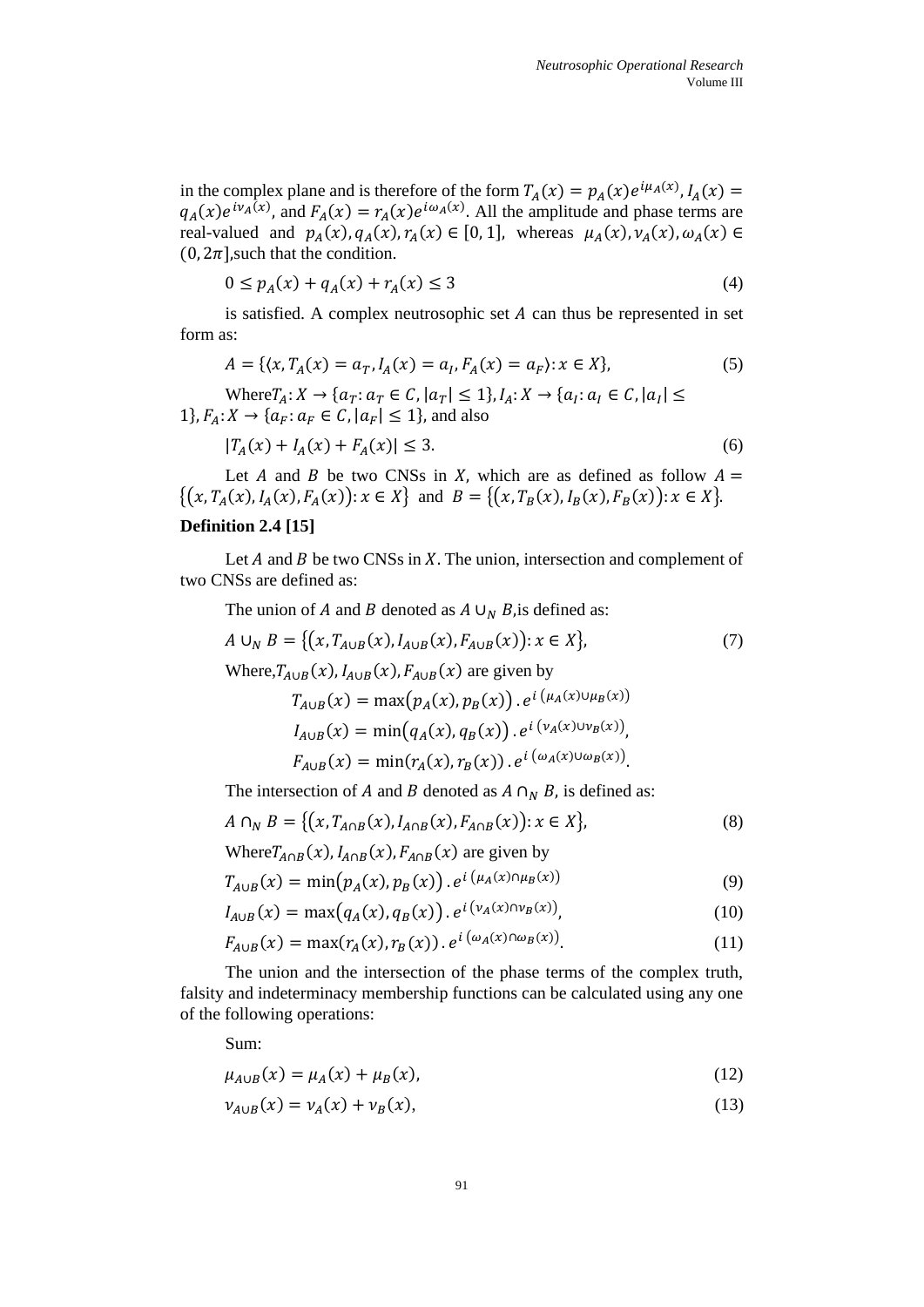$\omega_{A\cup B}(x) = \omega_A(x) + \omega_B$  $(x).$  (14)

Max:

$$
\mu_{A \cup B}(x) = \max(\mu_A(x), \mu_B(x)), \tag{15}
$$

$$
\nu_{A \cup B}(x) = \max(\nu_A(x), \nu_B(x)),\tag{16}
$$

$$
\omega_{A \cup B}(x) = \max(\omega_A(x), \omega_B(x)). \tag{17}
$$

Min:

$$
\mu_{A \cup B}(x) = \min(\mu_A(x), \mu_B(x)), \tag{18}
$$

$$
\nu_{A \cup B}(x) = \min(\nu_A(x), \nu_B(x)),\tag{19}
$$

$$
\omega_{A \cup B}(x) = \min(\omega_A(x), \omega_B(x)). \tag{20}
$$

"The game of winner, neutral, and loser":

$$
\mu_{A\cup B}(x) = \begin{cases} \mu_A(x) & \text{if } p_A > p_B \\ \mu_B(x) & \text{if } p_B > p_A \end{cases} \tag{21}
$$

$$
v_{A \cup B}(x) = \begin{cases} v_A(x) & \text{if } q_A < q_B \\ v_B(x) & \text{if } q_B < q_A \end{cases},\tag{22}
$$

$$
\omega_{A \cup B}(x) = \begin{cases} \omega_A(x) & \text{if } r_A < r_B \\ \omega_B(x) & \text{if } r_B < r_A \end{cases} \tag{23}
$$

#### **Definition 2.5 [16]**

An interval complex neutrosophic set  $A$  defined on a universe of discourse  $\zeta$ , which is characterized by an interval truth membership function  $\tilde{T}_A(x)$  =  $\overline{A}$  $[T_A^L(x), T_A^U(x)]$ , an interval indeterminacy-membership function  $\tilde{I}_A(x)$ , and an interval falsity-membership function $\tilde{F}_A(x)$ that assigns a complex-valued membership grade to  $\tilde{T}_A(x)$ ,  $\tilde{I}_A(x)$ ,  $\tilde{F}_A(x)$  for any  $x \in \zeta$ . The values of  $\tilde{T}_A(x)$ ,  $\tilde{I}_A(x)$ ,  $\tilde{F}_A(x)$  and their sum may be any values within a unit circle in the complex plane and is therefore of the form  $\tilde{T}_A(x) = [p_A^L(x), p_A^U(x)]. e^{i[\mu_A^L(x), \mu_A^U(x)]},$ (24)

$$
\tilde{I}_A(x) = [q_A^L(x), q_A^U(x)]. e^{i[v_A^L(x), v_A^U(x)]}
$$
\n(25)

and 
$$
\tilde{F}_A(x) = [r_A^L(x), r_A^U(x)] \cdot e^{i[\omega_A^L(x), \omega_A^U(x)]}
$$
 (26)

All the amplitude and phase terms are real-valued and  $p_A^L(x)$ ,  $p_A^U(x)$ ,  $q_A^L(x)$ ,  $q_A^U(x)$ ,  $r_A^L(x)$  and  $r_A^U(x) \in [0, 1]$ , whereas  $\mu_A(x), \nu_A(x), \omega_A(x) \in (0, 2\pi]$ , such that the condition

$$
0 \le p_A^U(x) + q_A^U(x) + r_A^U(x) \le 3
$$
\n(27)

is satisfied. An interval complex neutrosophic set  $\tilde{A}$  can thus be represented in set form as:

$$
\tilde{A} = \{ \langle x, T_A(x) = a_T, I_A(x) = a_I, F_A(x) = a_F \rangle : x \in \zeta \},\tag{28}
$$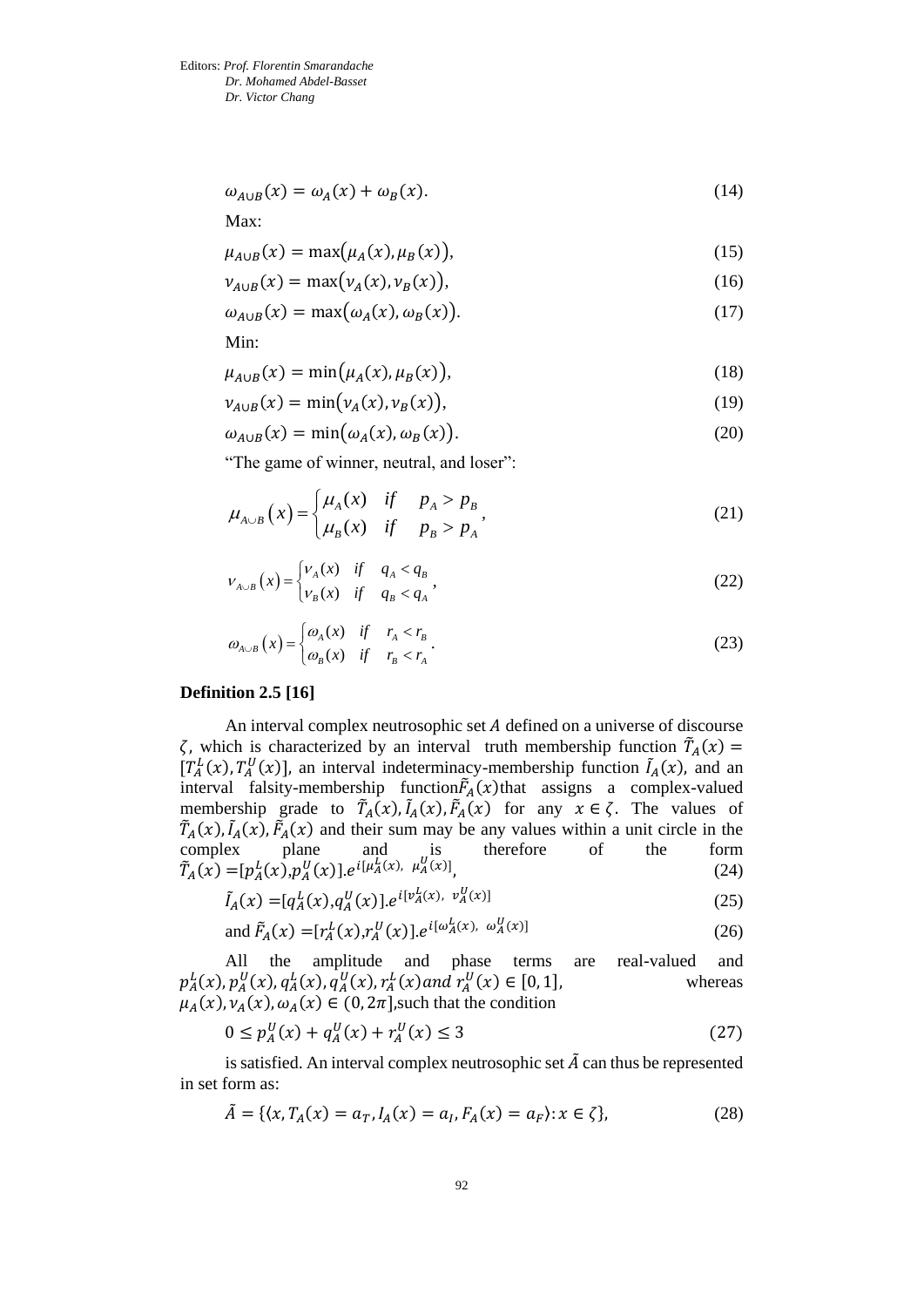Where  $T_A: \zeta \to \{a_T: a_T \in \mathcal{C}, |a_T| \leq 1\}$ ,  $I_A: \zeta \to \{a_I: a_I \in \mathcal{C}, |a_I| \leq 1\}$ ,  $F_A: \zeta \to \zeta$  ${a_F : a_F \in C, |a_F| \le 1}, \text{ and also } |T_A^U(x) + I_A^U(x) + F_A^U(x)| \le 3.$  (29)

# **Definition 2.6 [16]**

Let  $A$  and  $B$  be two ICNSs in  $\zeta$ . The union, intersection and complement of two ICNSs are defined as:

The union of A and B denoted as  $\cup_N B$ , is defined as:

$$
A \cup_{N} B = \left\{ \left( x, \tilde{T}_{A \cup B}(x), \tilde{I}_{A \cup B}(x), \tilde{F}_{A \cup B}(x) \right) : x \in X \right\},\tag{30}
$$

Where, 
$$
\tilde{T}_{A\cup B}(x)
$$
,  $\tilde{I}_{A\cup B}(x)$ ,  $\tilde{F}_{A\cup B}(x)$  are given by

$$
T_{A\cup B}^{L}(x) = [(p_{A}^{L}(x) \vee p_{B}^{L}(x))] \cdot e^{j \cdot \mu_{A\cup B}^{L}(x)},
$$
  
\n
$$
T_{A\cup B}^{U}(x) = [(p_{A}^{U}(x) \vee p_{B}^{U}(x))] \cdot e^{j \cdot \mu_{A\cup B}^{U}(x)}
$$
\n(31)

$$
I_{A\cup B}^{L}(x) = [(q_{A}^{L}(x) \wedge q_{B}^{L}(x))] \cdot e^{j \cdot \mu_{A\cup B}^{L}(x)},
$$
  
\n
$$
I_{A\cup B}^{U}(x) = [(q_{A}^{U}(x) \wedge q_{B}^{U}(x))] \cdot e^{j \cdot \mu_{A\cup B}^{U}(x)},
$$
\n(32)

$$
F_{A\cup B}^{L}(x) = [(r_{A}^{L}(x) \wedge r_{B}^{L}(x))], e^{j \cdot \mu_{F_{A\cup B}}^{L}(x)},
$$
  
\n
$$
F_{A\cup B}^{U}(x) = [(r_{A}^{U}(x) \wedge r_{B}^{U}(x))], e^{j \cdot \mu_{F_{A\cup B}}^{U}(x)}
$$
\n(33)

The intersection of A and B denoted as  $A \cap_N B$ , is defined as:

$$
A \cap_N B = \left\{ \left( x, \tilde{T}_{A \cap B}(x), \tilde{I}_{A \cap B}(x), \tilde{F}_{A \cap B}(x) \right) : x \in X \right\},\tag{34}
$$

Where, $\tilde{T}_{A \cap B}(x)$ ,  $\tilde{I}_{A \cap B}(x)$ ,  $\tilde{F}_{A \cap B}(x)$  are given by

$$
T_{A \cap B}^{L}(x) = [(p_{A}^{L}(x) \land p_{B}^{L}(x))] \cdot e^{j \cdot \mu_{A \cup B}^{L}(x)},
$$
  
\n
$$
T_{A \cap B}^{U}(x) = [(p_{A}^{U}(x) \land p_{B}^{U}(x))] \cdot e^{j \cdot \mu_{A \cup B}^{U}(x)}
$$
\n(35)

$$
I_{A \cap B}^{L}(x) = [(q_{A}^{L}(x) \vee q_{B}^{L}(x))] \cdot e^{j \cdot \mu_{A \cup B}^{L}(x)},
$$
  
\n
$$
I_{A \cap B}^{U}(x) = [(q_{A}^{U}(x) \vee q_{B}^{U}(x))] \cdot e^{j \cdot \mu_{A \cup B}^{U}(x)},
$$
\n(36)

$$
F_{A \cap B}^{L}(x) = [(r_{A}^{L}(x) \vee r_{B}^{L}(x))]. e^{j \cdot \mu_{A \cup B}^{L}(x)},
$$
  
\n
$$
F_{A \cap B}^{U}(x) = [(r_{A}^{U}(x) \vee r_{B}^{U}(x))]. e^{j \cdot \mu_{A \cup B}^{U}(x)}
$$
\n(37)

The union and the intersection of the phase terms of the complex truth, falsity and indeterminacy membership functions can be calculated using any one of the following operations: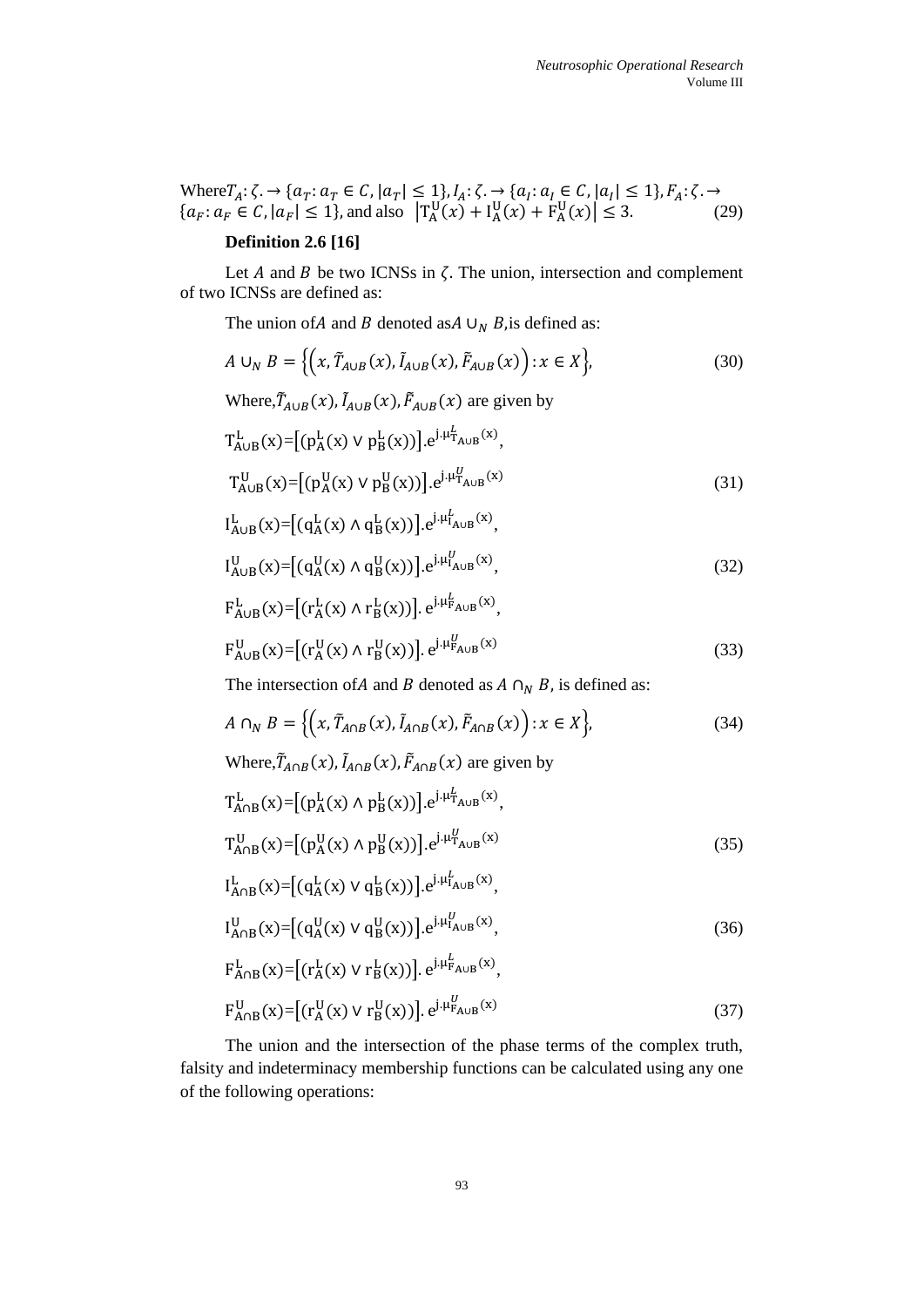Sum:

$$
\mu_{A \cup B}^{L}(x) = \mu_{A}^{L}(x) + \mu_{B}^{L}(x), \n\mu_{A \cup B}^{U}(x) = \mu_{A}^{U}(x) + \mu_{B}^{U}(x),
$$
\n(38)

$$
v_{A\cup B}^{L}(x) = v_{A}^{L}(x) + v_{B}^{L}(x),
$$
  
\n
$$
v_{A\cup B}^{U}(x) = v_{A}^{U}(x) + v_{B}^{U}(x),
$$
\n(39)

$$
\nu_{A\cup B}^{U}(x) = \nu_A^{U}(x) + \nu_B^{U}(x),
$$
  
\n
$$
\omega_{A\cup B}^{L}(x) = \omega_A^{L}(x) + \omega_B^{L}(x),
$$
\n(39)

$$
\omega_{A\cup B}^{U}(x) = \omega_{A}^{U}(x) + \omega_{B}^{U}(x),\tag{40}
$$

Max:

$$
\mu_{A \cup B}^{L}(x) = \max(\mu_{A}^{L}(x), \mu_{B}^{L}(x)),
$$
  
\n
$$
\mu_{A \cup B}^{U}(x) = \max(\mu_{A}^{U}(x), \mu_{B}^{U}(x)),
$$
\n(41)

$$
v_{A\cup B}^L(x) = \max(v_A^L(x), v_B^L(x)),
$$

$$
v_{A\cup B}^{U}(x) = \max(v_A^{U}(x), v_B^{U}(x)),
$$
  
\n
$$
\omega_{A\cup B}^{L}(x) = \max(\omega_A^{L}(x), \omega_B^{L}(x)),
$$
\n(42)

$$
\omega_{A \cup B}^{U}(x) = \max(\omega_A^{U}(x), \omega_B^{U}(x)),
$$
\n(43)

Min:

$$
\mu_{A\cup B}^{L}(x) = \min(\mu_{A}^{L}(x), \mu_{B}^{L}(x)), \n\mu_{A\cup B}^{U}(x) = \min(\mu_{A}^{U}(x), \mu_{B}^{U}(x)), \n\nu_{A\cup B}^{L}(x) = \min(\nu_{A}^{L}(x), \nu_{B}^{L}(x)),
$$
\n(44)

$$
\mathsf{v}_{\mathsf{A}\cup\mathsf{B}}^U(x) = \min\left(\mathsf{v}_{\mathsf{A}}^U(x), \mathsf{v}_{\mathsf{B}}^U(x)\right),\tag{45}
$$

$$
\omega_{A \cup B}^{L}(x) = \min(\omega_{A}^{L}(x), \omega_{B}^{L}(x)),
$$
  

$$
\omega_{A \cup B}^{U}(x) = \min(\omega_{A}^{U}(x), \omega_{B}^{U}(x)),
$$
 (46)

$$
\omega_{A\cup B}^U(x) = \min(\omega_A^U(x), \omega_B^U(x)),
$$

"The game of winner, neutral, and loser":

$$
\mu_{A\cup B}(x) = \begin{cases} \mu_A(x) & \text{if } p_A > p_B \\ \mu_B(x) & \text{if } p_B > p_A \end{cases} \tag{47}
$$

$$
V_{A\cup B}(x) = \begin{cases} V_A(x) & \text{if } q_A < q_B \\ V_B(x) & \text{if } q_B < q_A \end{cases} \tag{48}
$$

$$
\omega_{A\cup B}(x) = \begin{cases} \omega_A(x) & \text{if } r_A < r_B \\ \omega_B(x) & \text{if } r_B < r_A \end{cases} \tag{49}
$$

# **Definition 2.7 [52]**

Consider V be a non-void set. Two function are considered as follows: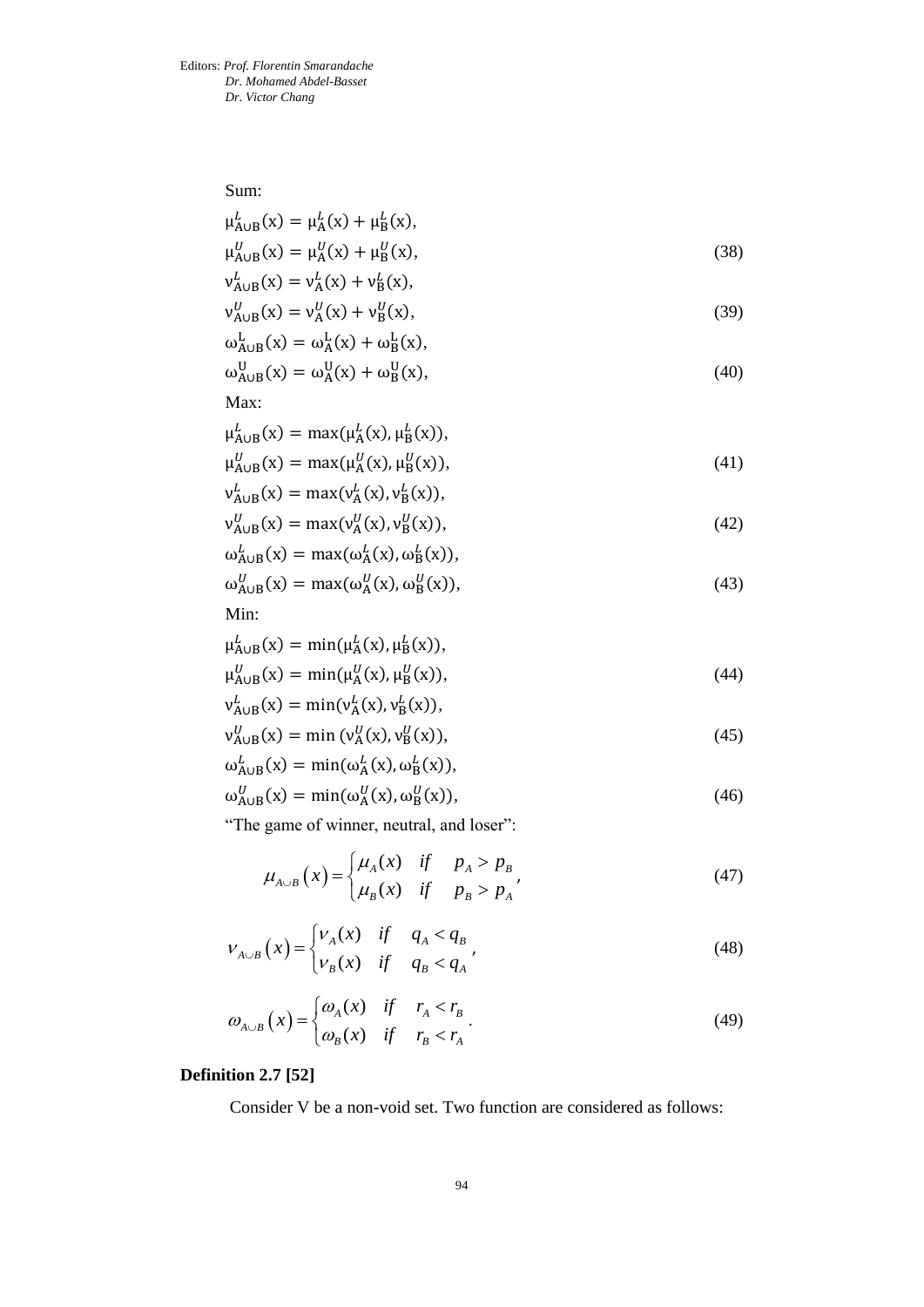$$
\rho = (\rho_T, \rho_I, \rho_F): V \to [0, 1]^3 \text{ and}
$$
  
\n
$$
\omega = (\omega_T, \omega_I, \omega_F): VxV \to [0, 1]^3. \text{ We suppose}
$$
  
\n
$$
A = \{ (\rho_T(x), \rho_T(y)) \mid \omega_T(x, y) \ge 0 \},
$$
\n(50)

$$
B = \{ (\rho_I(x), \rho_I(y)) | \omega_I(x, y) \ge 0 \},
$$
\n(51)

$$
C = \{(\rho_F(x), \rho_F(y)) \mid \omega_F(x, y) \ge 0\},\tag{52}
$$

considered  $\omega_T$ ,  $\omega_I$  and  $\omega_F \ge 0$  for all set A,B, C since its is possible to have edge degree  $= 0$  (for T, or I, or F).

The triad  $(V, \rho, \omega)$  is defined to be complex neutrosophic graph of type 1 (CNG1) if there are functions

$$
\alpha: A \to [0, 1], \beta: B \to [0, 1] \text{ and } \delta: C \to [0, 1] \text{ such that}
$$
  

$$
\omega_T(x, y) = \alpha((\rho_T(x), \rho_T(y)))
$$
 (53)

$$
\omega_I(x, y) = \beta((\rho_I(x), \rho_I(y))) \tag{54}
$$

$$
\omega_F(x, y) = \delta((\rho_F(x), \rho_F(y))) \text{ where } x, y \in V. \tag{55}
$$

For each  $\rho(x) = (\rho_T(x), \rho_I(x), \rho_F(x))$ ,  $x \in V$  are called the complex truth, complex indeterminacy and complex falsity-membership values, respectively, of the vertex x. likewise for each edge  $(x, y)$ :  $\omega(x, y) = (\omega_T(x, y), \omega_I(x, y), \omega_F(x, y))$ are called the complex membership, complex indeterminacy membership and complex falsity values of the edge.

# **3 Interval Complex Neutrosophic Graph of Type 1**

In this section, based on the concept of complex neutrosophic graph of type 1 [52], we define the concept of interval complex neutrosophic graph of type 1 as follows:

#### **Definition 3.1.**

Consider V be a non-void set. Two function are considered as follows:  $\rho = ([\rho_T^L, \rho_T^U], [\rho_T^L, \rho_I^U], [\rho_F^L, \rho_F^U]) : V \rightarrow [0, 1]^3$  and ω=( [ω<sup>L</sup><sub>T</sub>,ω<sup>U</sup>], [ω<sup>L</sup><sub>I</sub>,ω<sup>U</sup>], [ω<sup>L</sup><sub>F</sub>,ω<sup>U</sup><sub>F</sub>]): VxV → [ 0, 1]<sup>3</sup>. We suppose A= { $([\rho_T^L(x), \rho_T^U(x)], [\rho_T^L(y), \rho_T^U(y)]) |\omega_T^L(x, y) \ge 0$ and  $\omega_{\rm T}^{\rm U}(x, y) \ge 0$ , (56) B= { $([\rho_1^L(x), \rho_1^U(x)], [\rho_1^L(y), \rho_1^U(y)]) |\omega_1^L(x, y) \ge 0$ and  $\omega_I^U(x, y) \ge 0$ , (57) C= { $([\rho_F^L(x), \rho_F^U(x)], [\rho_F^L(y), \rho_F^U(y)]) |\omega_F^L(x, y) \ge 0$ and  $\omega_F^U(x, y) \ge 0$ , (58)

We have considered  $\omega_T$ ,  $\omega_I$  and  $\omega_F \ge 0$  for all set A,B, C, since its is possible to have edge degree  $= 0$  (for T, or I, or F).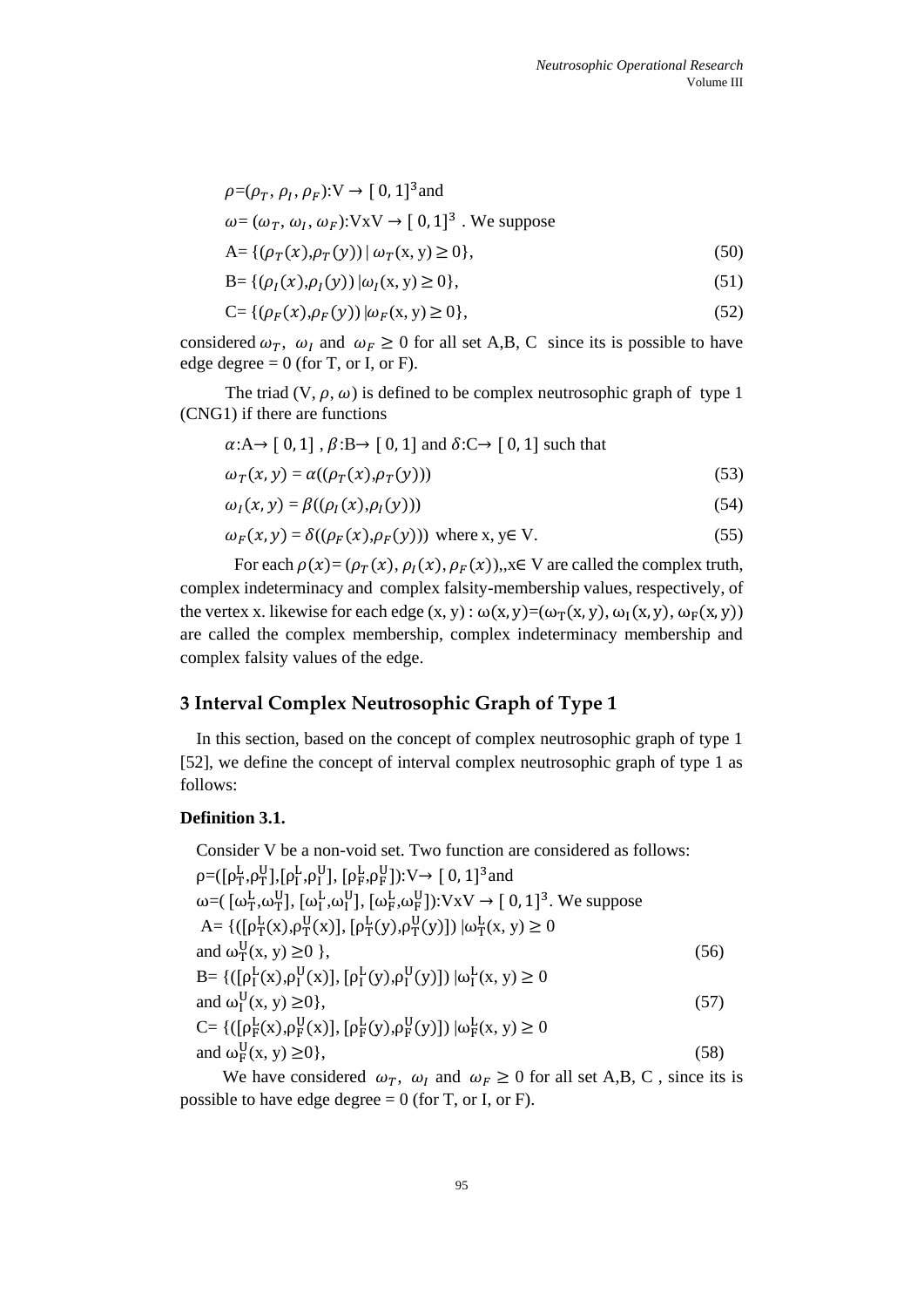The triad  $(V, \rho, \omega)$  is defined to be an interval complex neutrosophic graph of type 1 (ICNG1) if there are functions

$$
\alpha: A \rightarrow [0, 1], \beta: B \rightarrow [0, 1] \text{ and } \delta: C \rightarrow [0, 1] \text{ such that}
$$
  
\n
$$
\omega_T(x, y) = [\omega_T^L(x, y),
$$
  
\n
$$
\omega_T^U(x, y)] = \alpha([\rho_T^L(x), \rho_T^U(x)], [\rho_T^L(y), \rho_T^U(y)])
$$
  
\n
$$
\omega_I(x, y) = [\omega_I^L(x, y),
$$
\n(59)

$$
\omega_I^U(x, y)] = \beta([\rho_I^L(x), \rho_I^U(x)], [\rho_I^L(y), \rho_I^U(y)])
$$
\n
$$
\omega_F(x, y) = [\omega_F^L(x, y),
$$
\n(60)

$$
\omega_F^U(x, y) = \delta([\rho_F^L(x), \rho_F^U(x)], [\rho_F^L(y), \rho_F^U(y)])
$$
 where  $x, y \in V$ . (61)

For each  $\rho(x) = (\rho_T^L(x), \rho_T^U(x)]$ ,  $[\rho_T^L(x), \rho_T^U(x)]$ ,  $[\rho_F^L(x), \rho_F^U(x)]$ ,  $x \in V$  are called the interval complex truth, interval complex indeterminacy and interval complex falsity-membership values, respectively, of the vertex x. likewise for each edge(x, y) : $\omega(x, y) = (\omega_T(x, y), \omega_I(x, y), \omega_F(x, y))$  are called the interval complex membership, interval complex indeterminacy membership and interval complex falsity values of the edge.

#### **Example 3.2**

Consider the vertex set be  $V=[x, y, z, t]$  and edge set be  $E=[(x, y), (x, z, t)]$  $z$ ),(x, t),(y, t)}

|                                    | X                              |                                 | Z                                         |                                            |
|------------------------------------|--------------------------------|---------------------------------|-------------------------------------------|--------------------------------------------|
| $[\rho_T^L, \rho_T^U]$             | $[0.5, 0.6]e^{j.\pi[0.8,0.9]}$ | $[0.9, 1]e^{j.\pi[0.7,0.8]}$    | $[0.3, 0.4]e^{j.\pi[0.\overline{2,0.5}]}$ | $[0.8, 0.9]e^{j.\pi[0.1, 0.3]}$            |
| $[\rho_I^L, \rho_I^U]$             | $[0.3, 0.4]e^{j.\pi[0.1,0.2]}$ | $[0.2, 0.3]e^{j.\pi[0.5,0.6]}$  | $[0.1, 0.2]e^{j.\pi[0.3,0.6]}$            | $[0.5, 0.6]e^{j.\pi[0.2,0.8]}$             |
| $\lceil \rho_F^L, \rho_F^U \rceil$ | $[0.1, 0.2]e^{j.\pi[0.5,0.7]}$ | $[0.6, 0.7]e^{j.\pi[0.2, 0.3]}$ | $[0.8, 0.9]e^{j.\pi[0.2,0.4]}$            | $[0.4, 0.5]e^{j.\pi\overline{[0.3, 0.7]}}$ |

*Table 1. Interval Complex truth-membership, indeterminacy-membership and falsity-membership of the vertex set.*

Given the following functions

 $\alpha(m,n)$ =[ $m_T^L(u)$  V  $n_T^L(u)$ ,  $m_T^U(u)$  V  $n_T^U(u)$ ] .  $e^{j.\pi\mu_{A\cup B}(u)}$ (62)

 $\beta(m,n)$ =[ $m^L_I(u)\wedge n^L_I(u)$ ,  $m^U_I(u)\wedge n^U_I(u)]$  .  ${\rm e}^{j.\pi v_{A\cup B}(u)}$ (63)

$$
\delta(m,n) = [m_F^L(u) \wedge n_F^L(u), m_F^U(u) \wedge n_F^U(u)]. e^{j.\pi \omega_{A \cup B}(u)}
$$
(64)

A={([0.5, 0.6] $e^{j.\pi[0.8,0.9]},$  [0.9, 1] $e^{j.\pi[0.7,0.8]},$  ([0.5, 0.6] $e^{j.\pi[0.8,0.9]},$  [0.3,  $0.4]e^{j.\pi[0.2,0.5]}$ ),  $([0.5, 0.6]e^{j.\pi[0.8,0.9]}, [0.8, 0.9]e^{j.\pi[0.1,0.3]}), ([0.9, 1.0]e^{j.\pi[0.7,0.8]},$  $[0.8, 0.9]e^{j.\pi[0.1,0.3]})$ 

B={([0.3, 0.4] $e^{j.\pi[0.1,0.2]}$ , [0.2, 0.3] $e^{j.\pi[0.5,0.6]}$ ), ([0.3, 0.4] $e^{j.\pi[0.1,0.2]}$ , [0.1,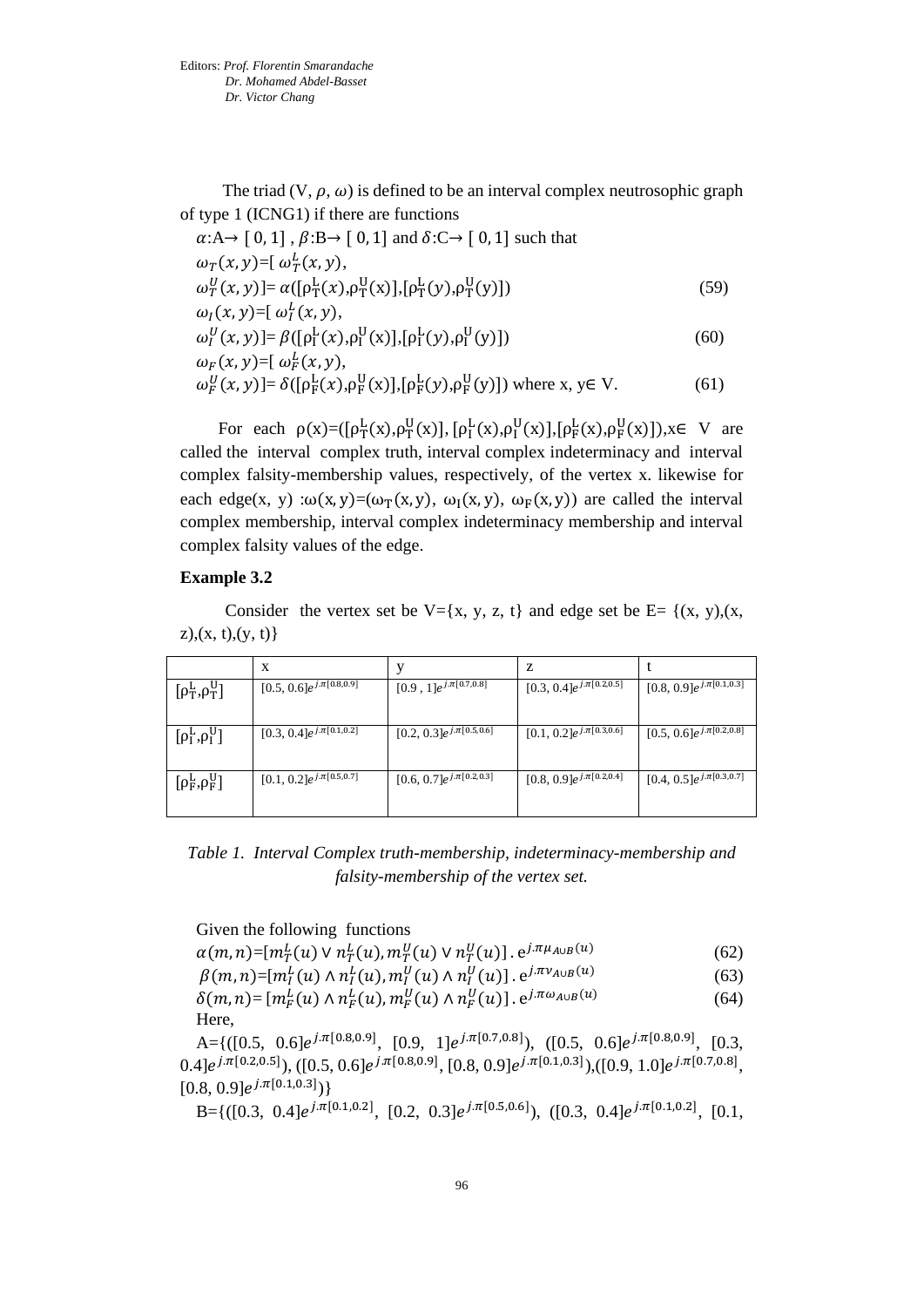$(0.2]e^{j.\pi[0.3,0.6]}),$   $( [0.3, 0.4]e^{j.\pi[0.1,0.2]},$   $[0.5, 0.6]e^{j.\pi[0.2,0.8]}),$   $( [0.2,$  $0.3]e^{j.\pi[0.5,0.6]}, [0.5,0.6]e^{j.\pi[0.2,0.8]})\}$ 

C={([0.1, 0.2] $e^{j.\pi[0.5,0.7]},$  [0.6, 0.7] $e^{j.\pi[0.2,0.3]}$ ), ([0.1, 0.2] $e^{j.\pi[0.5,0.7]},$  [0.8,  $(0.9]e^{j.\pi[0.2,0.4]}), \quad ([0.1, 0.2]e^{j.\pi[0.5,0.7]}, \quad [0.4, 0.5]e^{j.\pi[0.3,0.7]}), \quad ([0.6, 1.5]e^{j.\pi[0.3,0.7]}).$  $0.7]e^{j.\pi[0.2,0.3]}, [0.4,0.5]e^{j.\pi[0.3,0.7]})\}.$ 

Then

| $\omega$                              | (x, y)                          | (x, z)                          | (x,t)                                     | (y,t)                           |
|---------------------------------------|---------------------------------|---------------------------------|-------------------------------------------|---------------------------------|
| $\overline{[\omega^L_T, \omega^U_T]}$ | $[0.9, 1]e^{j.\pi[0.8, 0.9]}$   | $[0.5, 0.6]e^{j.\pi[0.8,0.9]}$  | $[0.8, 0.9]e^{j.\pi[0.8, 0.9]}$           | $[0.9, 1]e^{j.\pi[0.8, 0.9]}$   |
| $\left[\omega_I^L, \omega_I^U\right]$ | $[0.2, 0.3]e^{j.\pi[0.5, 0.6]}$ | $[0.1, 0.2]e^{j.\pi[0.3, 0.6]}$ | $[0.3, 0.4]e^{j.\pi[0.\overline{2,0.8}]}$ | $[0.2, 0.3]e^{j.\pi[0.5, 0.8]}$ |
| $[\omega_F^L, \omega_F^U]$            | $[0.1, 0.2]e^{j.\pi[0.5, 0.7]}$ | $[0.1, 0.2]e^{j.\pi[0.5, 0.7]}$ | $[0.1, 0.2]e^{j.\pi[0.5, 0.7]}$           | $[0.4, 0.5]e^{j.\pi[0.5, 0.7]}$ |

*Table 2. Interval Complex truth-membership, indeterminacy-membership and falsity-membership of the edge set.*

The figure 2 show the interval complex neutrosophic graph of type 1



*Fig 2. Interval complex neutrosophicgraph of type 1.*

In classical graph theory, any graph can be represented by adjacency matrices, and incident matrices. In the following section ICNG1 is represented by adjacency matrix.

# **4 Representation of interval complex neutrosophic graph of Type 1 by adjacency matrix**

In this section, interval truth-membership, interval indeterminate-membership and interval false-membership are considered independents. Based on the representation of complex neutrosophic graph of type 1 by adjacency matrix [52],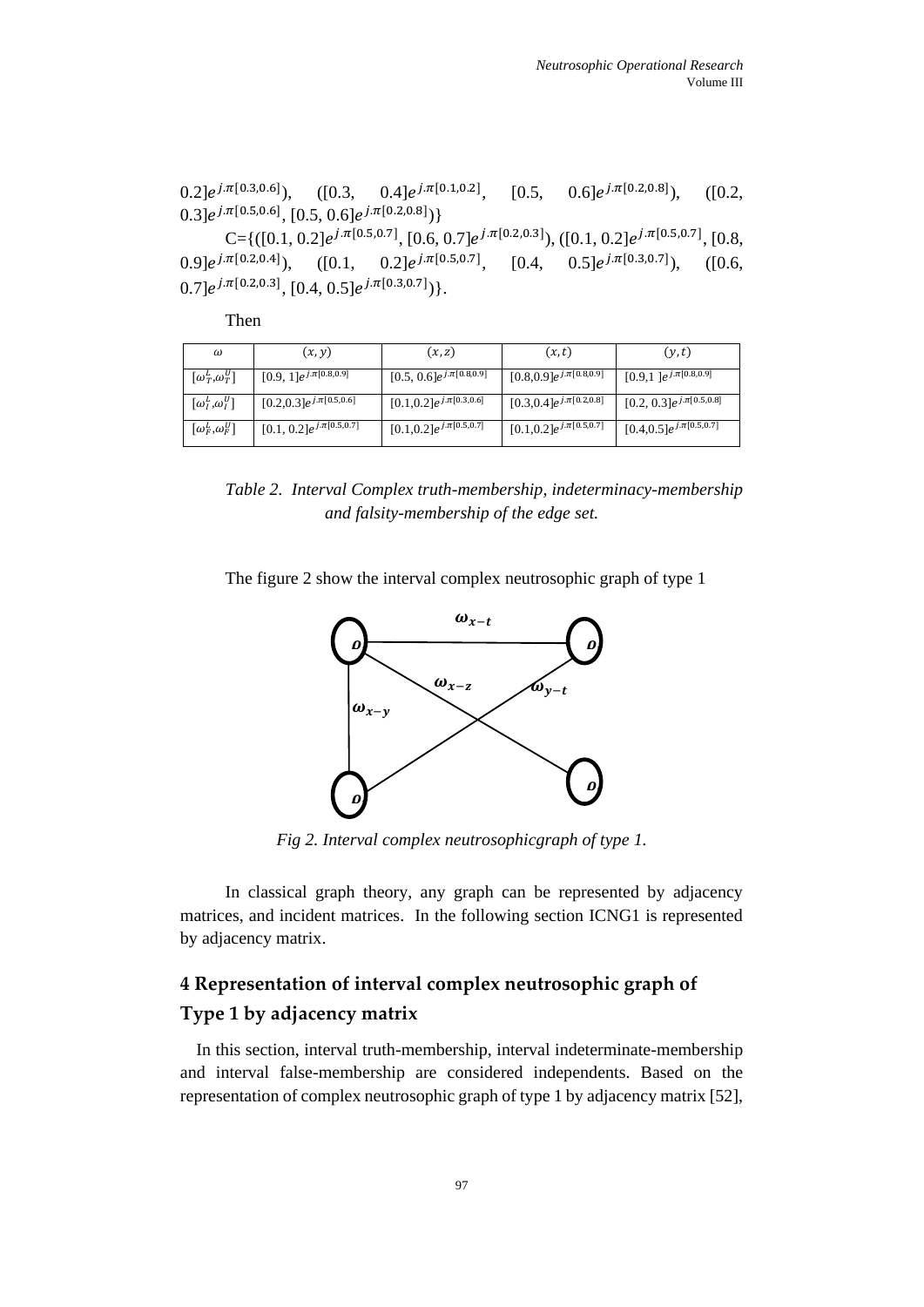we propose a matrix representation of interval complex neutrosophic graph of type 1 as follow:

 The interval complex neutrosophic graph (ICNG1) has one property that edge membership values  $(T, I, F)$  depends on the membership values  $(T, I, F)$  of adjacent vertices. Suppose  $\xi=(V, \rho, \omega)$  is a ICNG1 where vertex set  $V = \{v_1, v_2, \ldots, v_n\}$ . The functions

 $\alpha : A \rightarrow (0, 1]$  is taken such that

 $\omega_{T}^{L}(x, y) = \alpha((\rho_{T}^{L}(x), \rho_{T}^{L}(y))), \omega_{T}^{U}(x, y) = \alpha((\rho_{T}^{U}(x), \rho_{T}^{U}(y))),$  where x, y V and

A= {(
$$
\left[\rho_T^L(x), \rho_T^U(x)\right], \left[\rho_T^L(y), \rho_T^U(y)\right]\right) | \omega_T^L(x, y) \ge 0
$$
 and  $\omega_T^U(x, y) \ge 0$  },

 $\beta : B \rightarrow (0, 1]$  is taken such that

 $\omega_{I}^{L}(x, y) = \beta((\rho_{I}^{L}(x), \rho_{I}^{L}(y))), \omega_{I}^{U}(x, y) = \beta((\rho_{I}^{U}(x), \rho_{I}^{U}(y))),$  where x, y V and

B= {([
$$
\rho_I^L(x), \rho_I^U(x)
$$
], [ $\rho_I^L(y), \rho_I^U(y)$ ])  $|\omega_I^L(x, y) \ge 0$  and  $\omega_I^U(x, y) \ge 0$ }

and

 $\delta$ :C→ (0, 1] is taken such that

 $\omega_F^L(x, y) = \delta((\rho_F^L(x), \rho_F^L(y))), \omega_F^U(x, y) = \delta((\rho_F^U(x), \rho_F^U(y))),$  where x, y V and

$$
C = \{ ([\rho_F^L(x), \rho_F^U(x)], [\rho_F^L(y), \rho_F^U(y)] \mid \omega_F^L(x, y) \ge 0 \text{ and } \omega_F^U(x, y) \ge 0 \}.
$$

The ICNG1 can be represented by  $(n+1)$  x  $(n+1)$  matrix  $M_{G_1}^{T,I,F} = [a^{T,I,F}(i, j)]$ as follows:

The interval complex truth membership (T), interval complex indeterminacymembership (I) and the interval complex falsity-membership (F) values of the vertices are provided in the first row and first column. The  $(i+1, j+1)$ - th-entry are the interval complex truth membership (T), interval complex indeterminacymembership (I) and the interval complex falsity-membership (F) values of the edge  $(x_i, x_j)$ , i, j=1,...,n if i≠j.

The (i, i)-th entry is  $\rho(x_i)=(\rho_T(x_i), \rho_T(x_i), \rho_F(x_i))$ , where i=1,2,...,n. the interval complex truth membership (T), interval complex indeterminacymembership (I) and the interval complex falsity-membership (F) values of the edge can be computed easily using the functions  $\alpha$ ,  $\beta$  and  $\delta$  which are in (1,1)position of the matrix. The matrix representation of ICNG1, denoted by  $M_{G_1}^{T,I,F}$ , can be written as three matrix representation  $M_{G_1}^T$ ,  $M_{G_1}^I$  and  $M_{G_1}^F$ . For convenience representation  $v_i(\rho_T(v_i)) = [\rho_T^L(v_i), \rho_T^U(v_i)], v_i(\rho_I(v_i)) = [\rho_I^L(v_i), \rho_I^U(v_i)]$  and  $v_i(\rho_F(v_i)) = [\rho_F^L(v_i), \rho_F^U(v_i)], \text{ for } i=1, \ldots, n$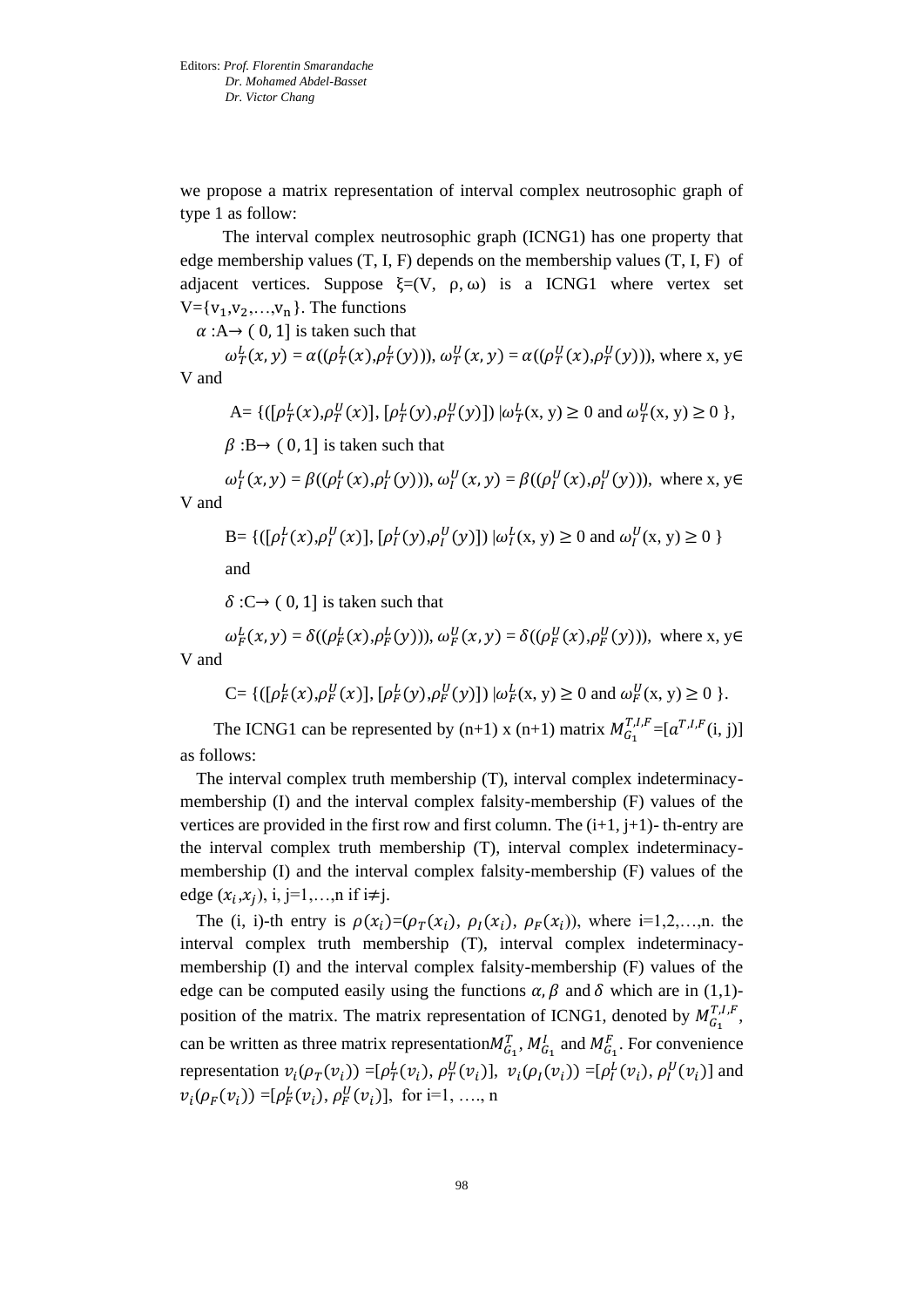| α                  | $v_1(\rho_T(v_1))$                 | $v_2(\rho_T(v_2))$                 | $v_n(\rho_T(v_n))$                 |
|--------------------|------------------------------------|------------------------------------|------------------------------------|
| $v_1(\rho_T(v_1))$ | $[\rho_T^L(v_1), \rho_T^U(v_1)]$   | $\alpha(\rho_T(v_1), \rho_T(v_2))$ | $\alpha(\rho_T(v_1), \rho_T(v_n))$ |
| $v_2(\rho_T(v_2))$ | $\alpha(\rho_T(v_2), \rho_T(v_1))$ | $[\rho_T^L(v_2), \rho_T^U(v_2)]$   | $\alpha(\rho_T(v_2), \rho_T(v_2))$ |
| $\cdots$           | .                                  | .                                  | .                                  |
| $v_n(\rho_T(v_n))$ | $\alpha(\rho_T(v_n), \rho_T(v_1))$ | $\alpha(\rho_T(v_n), \rho_T(v_2))$ | $[\rho_T^L(v_n), \rho_T^U(v_n)]$   |

The  $M_{G_1}^T$  can be therefore represented as follows

*Table 3. Matrix representation of T-ICNG1*

| β                  | $v_1(\rho_1(v_1))$                | $v_2(\rho_1(v_2))$                | $v_n(\rho_i(v_n))$                        |
|--------------------|-----------------------------------|-----------------------------------|-------------------------------------------|
| $v_1(\rho_1(v_1))$ | $[\rho_I^L(v_1), \rho_I^U(v_1)]$  | $\beta(\rho_I(v_1), \rho_I(v_2))$ | $\beta(\rho_I(v_1), \rho_I(v_n))$         |
| $v_2(\rho_1(v_2))$ | $\beta(\rho_I(v_2), \rho_I(v_1))$ | $[\rho_l^L(v_2), \rho_l^U(v_2)]$  | $\beta(\rho_{1}(v_{2}), \rho_{1}(v_{2}))$ |
| .                  |                                   | .                                 | .                                         |
| $v_n(\rho_l(v_n))$ | $\beta(\rho_I(v_n), \rho_I(v_1))$ | $\beta(\rho_T(v_n), \rho_I(v_2))$ | $[\rho_I^L(v_n),$<br>$\rho_l^U(v_n)$      |

The  $M_{G_1}^l$  can be therefore represented as follows

*Table 4. Matrix representation of I-ICNG1*

The  $M_{G_1}^l$  can be therefore represented as follows

| δ                  | $v_1(\rho_F(v_1))$                 | $v_2(\rho_F(v_2))$                 | $v_n(\rho_F(v_n))$                 |
|--------------------|------------------------------------|------------------------------------|------------------------------------|
| $v_1(\rho_F(v_1))$ | $[\rho_F^L(v_1), \rho_F^U(v_1)]$   | $\delta(\rho_F(v_1), \rho_F(v_2))$ | $\delta(\rho_F(v_1), \rho_F(v_n))$ |
| $v_2(\rho_F(v_2))$ | $\delta(\rho_F(v_2), \rho_F(v_1))$ | $[\rho_F^L(v_2), \rho_F^U(v_2)]$   | $\delta(\rho_F(v_2), \rho_F(v_2))$ |
| .                  |                                    | .                                  |                                    |
| $v_n(\rho_F(v_n))$ | $\delta(\rho_F(v_n), \rho_F(v_1))$ | $\delta(\rho_F(v_n), \rho_F(v_2))$ | $[\rho_F^L(v_n), \rho_F^U(v_n)]$   |

*Table 5. Matrix representation of F-ICNG1*

Here the Interval complex neutrosophic graph of first type (ICNG1) can be represented by the matrix representation depicted in table 9. The matrix representation can be written as three interval complex matrices one containing the entries as T, I, F (see table 6, 7 and 8).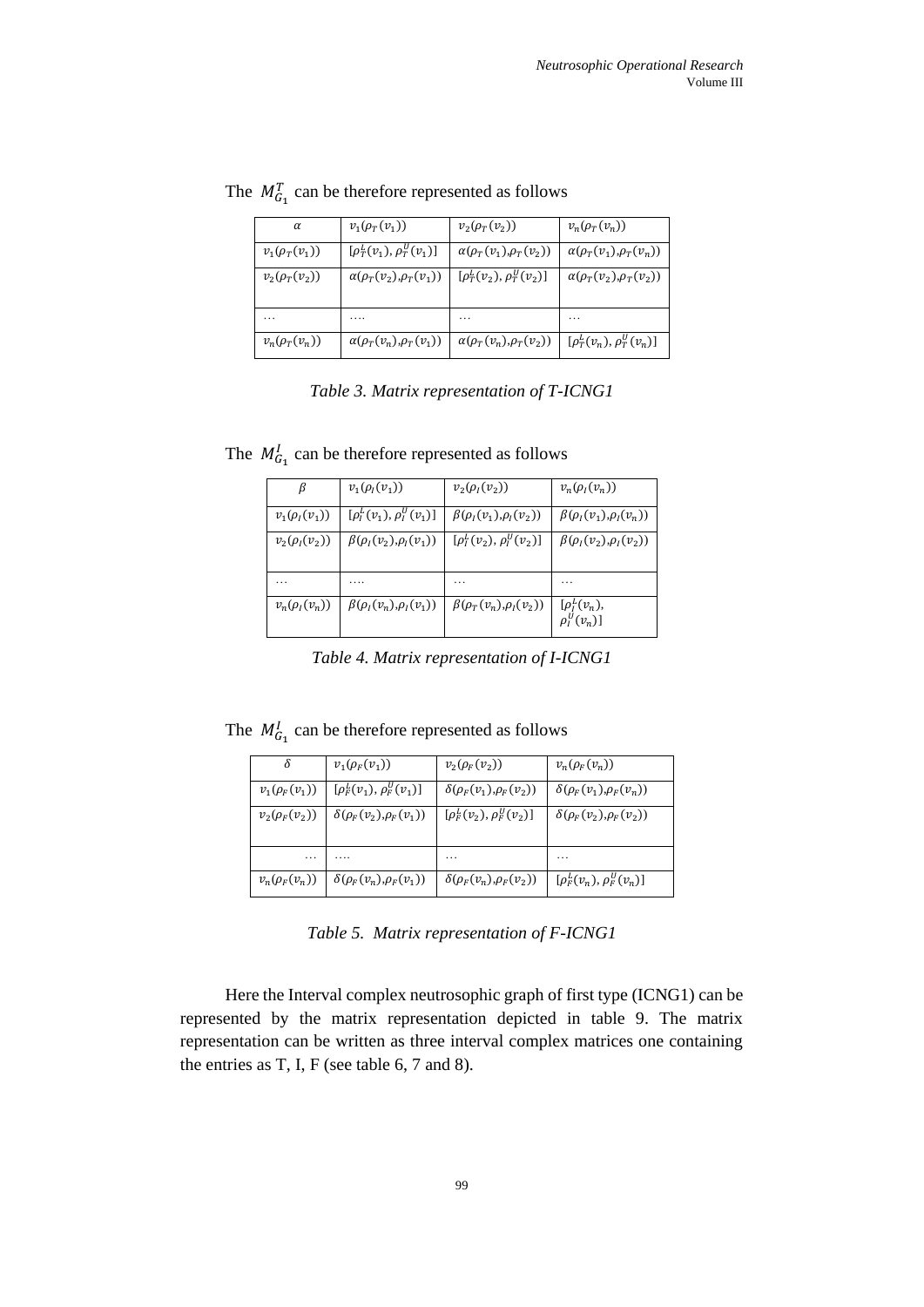| $\alpha = \max(x, y)$                   | $x([0.5, 0.6] e^{j. \pi[0.8, 0.9]})$  | $y([0.9, 1], e^{j.\pi[0.7, 0.8]})$  | $0.4$ ].<br>z([0.3,<br>$e^{j \pi [0.2,0.5]}$ | $0.9$ ].<br>t([0.8,<br>$e^{j \pi [0.1,0.3]})$ |
|-----------------------------------------|---------------------------------------|-------------------------------------|----------------------------------------------|-----------------------------------------------|
| $x([0.5, 0.6].e^{j.\pi[0.8,0.9]})$      | $[0.5, 0.6]$ . $e^{j \pi [0.8, 0.9]}$ | $[0.9, 1]$ . $e^{j \pi [0.8, 0.9]}$ | $[0.5, 0.6]$ . $e^{j \pi [0.8, 0.9]}$        | [0.8, 0.9]. $e^{j \pi [0.80.9]}$              |
| $y([0.9, 1], e^{j.\pi[0.7,0.8]})$       | $[0.9, 1]$ . $e^{j \pi [0.8, 0.9]}$   | $[0.9, 1]$ . $e^{j \pi [0.7, 0.8]}$ | [0,0]                                        | $[0.9, 1]$ . $e^{j.\overline{\pi[0.7,0.8]}}$  |
| z([0.3, 0.4].<br>$e^{j \pi [0.2,0.5]})$ | $[0.5, 0.6]$ . $e^{j \pi [0.8, 0.9]}$ | [0, 0]                              | $0.4$ ].<br>[0.3,<br>$e^{j.\pi[0.2,0.5]}$    | [0,0]                                         |
| t([0.8, 0.9].<br>$e^{j \pi [0.1,0.3]}$  | [0.8, 0.9]. $e^{j \pi [0.8,0.9]}$     | $[0.9, 1]$ . $e^{j \pi [0.7, 0.8]}$ | [0,0]                                        | [0.8, 0.9]. $e^{j \pi \overline{[0.1,0.3]}}$  |

*Table 6: Lower and upper Truth- matrix representationof ICNG1*

| $\beta = \min(x, y)$                           | $X([0.3, 0.4], e^{j \pi[0.1, 0.2]})$  | y([0.2,<br>$e^{j \pi [0.5,0.6]}$ | $0.3$ ]. | z([0.1,<br>$0.2$ ].<br>$\rho^{j. \pi[0.3, 0.6]}$ | $t([0.5, 0.6], e^{j \pi [0.2, 0.8]})$        |
|------------------------------------------------|---------------------------------------|----------------------------------|----------|--------------------------------------------------|----------------------------------------------|
| $x([0.3, 0.4], e^{j \pi[0.1, 0.2]})$           | [0.3, 0.4]. $e^{j \pi [0.1, 0.2]}$    | [0.2,<br>$e^{j.\pi[0.5,0.6]}$    | $0.3$ ]. | [0.1, 0.2]. $e^{j \pi \overline{[0.3,0.6]}}$     | [0.3, 0.4]. $e^{j \pi \overline{[0.3,0.6]}}$ |
| $y([0.2, 0.3], e^{j\overline{\pi[0.5, 0.6]}})$ | $[0.2, 0.3]$ . $e^{j \pi [0.5, 0.6]}$ | [0.2,<br>$e^{j.\pi[0.5,0.6]}$    | $0.3$ ]. | [0,0]                                            | [0.2, 0.3]. $e^{j\pi[0.5,0.8]}$              |
| $z([0.1, 0.2], e^{j\pi[0.3, 0.6]})$            | [0.1, 0.2]. $e^{j \pi [0.3,0.6]}$     | [0, 0]                           |          | [0.1, 0.2]. $e^{j \pi [0.3,0.6]}$                | [0,0]                                        |
| t([0.5, 0.6].<br>$e^{j \pi [0.2,0.8]}$         | [0.3, 0.4]. $e^{j \pi [0.2,0.8]}$     | [0.2,<br>$e^{j.\pi[0.5,0.8]}$    | $0.3$ ]. | [0, 0]                                           | [0.5 0.6]. $e^{j \pi [0.2,0.8]}$             |

*Table 7: Lower and upper Indeterminacy- matrix representation of ICNG1*

| $\delta = \min(x, y)$                         | x([0.1,<br>$0.2$ ].<br>$e^{j \pi [0.5,0.7]}$ | y([0.6,<br>$0.7$ ].<br>$e^{j \pi [0.2,0.3]}$ | z([0.8,<br>$0.9$ ].<br>$e^{j.\pi[0.2,0.4]}$                  | t([0.4,<br>$0.5$ ].<br>$e^{j \pi [0.3,0.7]}$        |
|-----------------------------------------------|----------------------------------------------|----------------------------------------------|--------------------------------------------------------------|-----------------------------------------------------|
| $X([0.1, 0.2].e^{j.\pi[0.5, 0.7]})$           | [0.1, 0.2]. $e^{j \pi [0.\overline{5,0.7}]}$ | [0.1, 0.2]. $e^{j \pi [0.5,0.7]}$            | [0.1, 0.2]. $e^{j \pi \overline{[0.8,0.9]}}$                 | [0.1, 0.2]. $e^{j \pi [0.5,0.7]}$                   |
| $y[0.6, 0.7]$ . $e^{j \pi[0.2, 0.3]}$         | [0.1, 0.2]. $e^{j \pi [0.5, 0.7]}$           | [0.6, 0.7]. $e^{j \pi [0.2,0.3]}$            | [0,0]                                                        | [0.4, 0.5]. $e^{j \pi [0.\overline{3,0.7}]}$        |
| $z([0.8, 0.9].e^{j.\pi[0.2,0.4]})$            | [0.1, 0.2]. $e^{j \pi [0.8,0.9]}$            | [0,0]                                        | [0.8, 0.9]. $e^{\overline{j} \cdot \overline{\pi[0.2,0.4]}}$ | [0,0]                                               |
| t[0.4, 0.5]. $e^{j \pi [0.\overline{3,0.7}]}$ | [0.1, 0.2]. $e^{j \pi \overline{[0.5,0.7]}}$ | [0.4, 0.5]. $e^{j \pi \overline{[0.3,0.7]}}$ | [0,0]                                                        | [0.4, 0.5]. $e^{j \cdot \pi \overline{[0.3, 0.7]}}$ |

*Table 8: Lower and upper Falsity- matrix representation of ICNG1*

The matrix representation of ICNG1 can be represented as follows: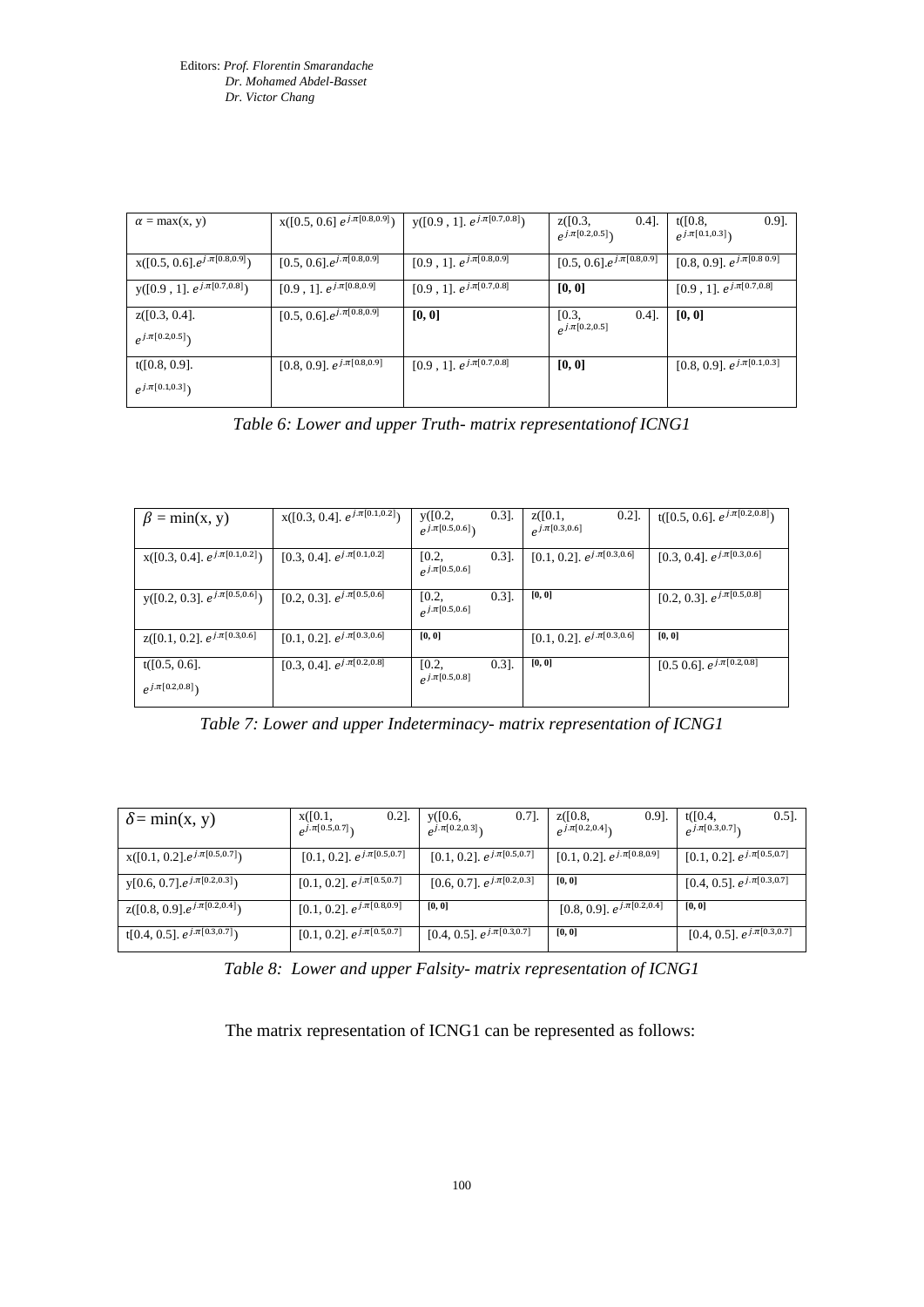| $(\alpha, \beta, \delta)$                    | <b>X</b> (<[0.5, 0.6]. $e^{j.\pi[0.8,0.9]}$ , | $y( < [0.5, 0.6], e^{j. \pi [0.8, 0.9]},$               | $z($ < [0.5,<br>$0.6$ ].                            | $t(<0.5$ ,<br>$0.6$ ].                                      |
|----------------------------------------------|-----------------------------------------------|---------------------------------------------------------|-----------------------------------------------------|-------------------------------------------------------------|
|                                              |                                               |                                                         | $e^{j.\pi[0.8,0.9]},$                               | $e^{j.\pi[0.8,0.9]}$                                        |
|                                              | $[0.3, 0.4].$ $e^{j. \pi [0.1, 0.2]}$ ,       | $[0.3,\,0.4].$ $e^{j.\pi[0.1,0.2]}$ ,                   |                                                     |                                                             |
|                                              |                                               |                                                         | $[0.3,\,0.4].$ $e^{j.\pi[0.1,0.2]}$ ,               | [0.3, 0.4]. $e^{j \pi [0.1,0.2]}$ ,                         |
|                                              | $[0.1,\,0.2].$ $e^{j.\pi[0.5,0.7]}>)$         | $[0.1,\,0.2].$ $e^{j.\pi[0.5,0.7]}{>})$                 | $[0.1,\,0.2].$ $e^{j.\pi[0.5,0.7]}>)$               | $[0.1, 0.2].$ $e^{j.\pi[0.5, 0.7]}$ $>$                     |
|                                              |                                               |                                                         |                                                     |                                                             |
| $X( \leq [0.5,$<br>$[0.6]$ .                 | $\leq$ [0.5, 0.6]. $e^{j.\pi[0.8,0.9]},$      | $\leq [0.9, 0.1]$ . $e^{j \pi \left[0.8, 0.9\right]}$ , | $\leq$ [0.5, 0.6]. $e^{j.\overline{\pi[0.8,0.9]}},$ | $\leq$ [0.8, 0.9]. $e^{\overline{j \cdot \pi [0.8, 0.9]}},$ |
| $e^{j.\pi[0.8,0.9]},$                        |                                               |                                                         |                                                     |                                                             |
|                                              | $[0.3, 0.4].$ $e^{j. \pi [0.1, 0.2]}$ ,       | [0.2, 0.3]. $e^{j.\pi[0.5,0.6]}$ ,                      | $[0.1,\,0.2].$ $e^{j.\pi[0.3,0.6]}$ ,               | $[0.3, 0.4].$ $e^{j.\pi[0.2,0.8]}$ ,                        |
| $[0.3, 0.4].$ $e^{j. \pi [0.1, 0.2]}$ ,      | $[0.1,\,0.2].$ $e^{j.\pi[0.5,0.7]}\!\!>$      | [0.1, 0.2]. $e^{j \pi [0.5,0.7]}$ >                     | $[0.1,\,0.2].$ $e^{j.\pi[0.8,0.9]}\!\!>$            | $[0.1, 0.2]. e^{j.\pi[0.5, 0.7]}$                           |
| $[0.1,\,0.2].$ $e^{j.\pi[0.5,0.7]}{>})$      |                                               |                                                         |                                                     |                                                             |
|                                              |                                               |                                                         |                                                     |                                                             |
| $y( \leq [0.5, 0.6], e^{j. \pi [0.8, 0.9]},$ | $\leq [0.9, 0.1]$ . $e^{j \pi [0.8, 0.9]},$   | $\leq$ [0.5, 0.6]. $e^{j.\pi[0.8,0.9]},$                | < [0, 0],                                           | $\leq [0.9 1]$ . $e^{j \pi [07,0.8]}$ ,                     |
| $[0.3, 0.4].$ $e^{j.\pi[0.1,0.2]}$ ,         | $[0.2,\,0.3].$ $e^{j.\pi[0.5,0.6]}$ ,         | $[0.3, 0.4].$ $e^{j.\pi[0.1, 0.2]}$ ,                   | [0, 0],                                             | [0.2, 0.3]. $e^{j.\pi[0.5,0.8]}$ ,                          |
| $[0.1,\,0.2].$ $e^{j.\pi[0.5,0.7]}{>})$      | [0.1, 0.2]. $e^{j \pi [0.5, 0.7]}$ >          | $[0.1,\,0.2].$ $e^{j.\pi[0.5,0.7]}$ $>$                 | [0, 0]                                              | $[0.4, 0.5].$ $e^{j.\pi [0.3, 0.7]}\!\!>$                   |
|                                              |                                               |                                                         |                                                     |                                                             |
|                                              |                                               |                                                         |                                                     |                                                             |
| $z( \leq [0.5, 0.6], e^{j \pi [0.8, 0.9]},$  | $\leq [0.5, 0.6], e^{j. \pi [0.8, 0.9]},$     | < [0, 0],                                               | $\leq$ [0.5, 0.6]. $e^{j.\pi[0.8,0.9]},$            | < [0, 0],                                                   |
| [0.3, 0.4]. $e^{j \pi [0.1, 0.2]}$ ,         | $[0.1, 0.2].$ $e^{j.\pi[0.3, 0.6]}$ ,         | [0, 0],                                                 | [0.3, 0.4]. $e^{j \pi [0.1, 0.2]}$ ,                | [0, 0],                                                     |
|                                              |                                               | [0, 0]                                                  |                                                     | [0, 0]                                                      |
| $[0.1,\,0.2].$ $e^{j.\pi[0.5,0.7]}>)$        | $[0.1,\,0.2].$ $e^{j.\pi[0.8,0.9]}\!\!>$      |                                                         | $[0.1,\,0.2].$ $e^{j.\pi[0.5,0.7]}$ $>$             |                                                             |
|                                              |                                               |                                                         |                                                     |                                                             |
| $t(<[0.5, 0.6], e^{j.\pi[0.8, 0.9]},$        | $\leq$ [0.8, 0.9]. $e^{j.\pi[0.8,0.9]},$      | $\leq$ [0.9 1]. $e^{j.\pi[07,0.8]},$                    | < [0, 0],                                           | $\langle 0.5, 0.6]$ . $e^{j \pi [0.8, 0.9]},$               |
| [0.3, 0.4]. $e^{j \pi [0.1, 0.2]}$ ,         | $[0.3, 0.4].$ $e^{j.\pi[0.2,0.8]}$ ,          | $[0.2, 0.3]$ . $e^{j \pi [0.5, 0.8]}$ ,                 | [0, 0],                                             | $[0.3, 0.4].$ $e^{j.\pi[0.1, 0.2]}$ ,                       |
|                                              |                                               |                                                         |                                                     |                                                             |
| $[0.1,\,0.2].$ $e^{j.\pi[0.5,0.7]}{>})$      | $[0.1,\,0.2].$ $e^{j.\pi[0.5,0.7]}\!\!>$      | [0.4, 0.5]. $e^{j.\pi[0.3,0.7]}\rangle$                 | [0, 0]                                              | $[0.1, 0.2].$ $e^{j.\pi[0.5, 0.7]}$ $>$                     |
|                                              |                                               |                                                         |                                                     |                                                             |
|                                              |                                               |                                                         |                                                     |                                                             |

*Table 9: Matrix representation of ICNG1.*

# **Remark 1**

If  $\rho_T^L(x) = \rho_T^U(x), \rho_T^L(x) = \rho_T^U(x) = 0$  and  $\rho_F^L(x) = \rho_F^U(x) = 0$  and the interval valued phase terms equals zero, the interval complex neutrosophic graphs type 1 is reduced to generalized fuzzy graphs type 1 (GFG1).

# **Remark 2**

If  $\rho_T^L(x) = \rho_T^U(x), \rho_I^L(x) = \rho_I^U(x)$  and  $\rho_F^L(x) = \rho_F^U(x)$  and the interval valued phase terms equals zero, the interval complex neutrosophic graphs type 1 is reduced to generalized single valued graphs type 1 (GSVNG1).

# **Remark 3**

If  $\rho_T^L(x) = \rho_T^U(x), \rho_I^L(x) = \rho_I^U(x)$  and  $\rho_F^L(x) = \rho_F^U(x)$  the interval complex neutrosophic graphs type 1 is reduced to complex neutrosophic graphs type 1 (CNG1).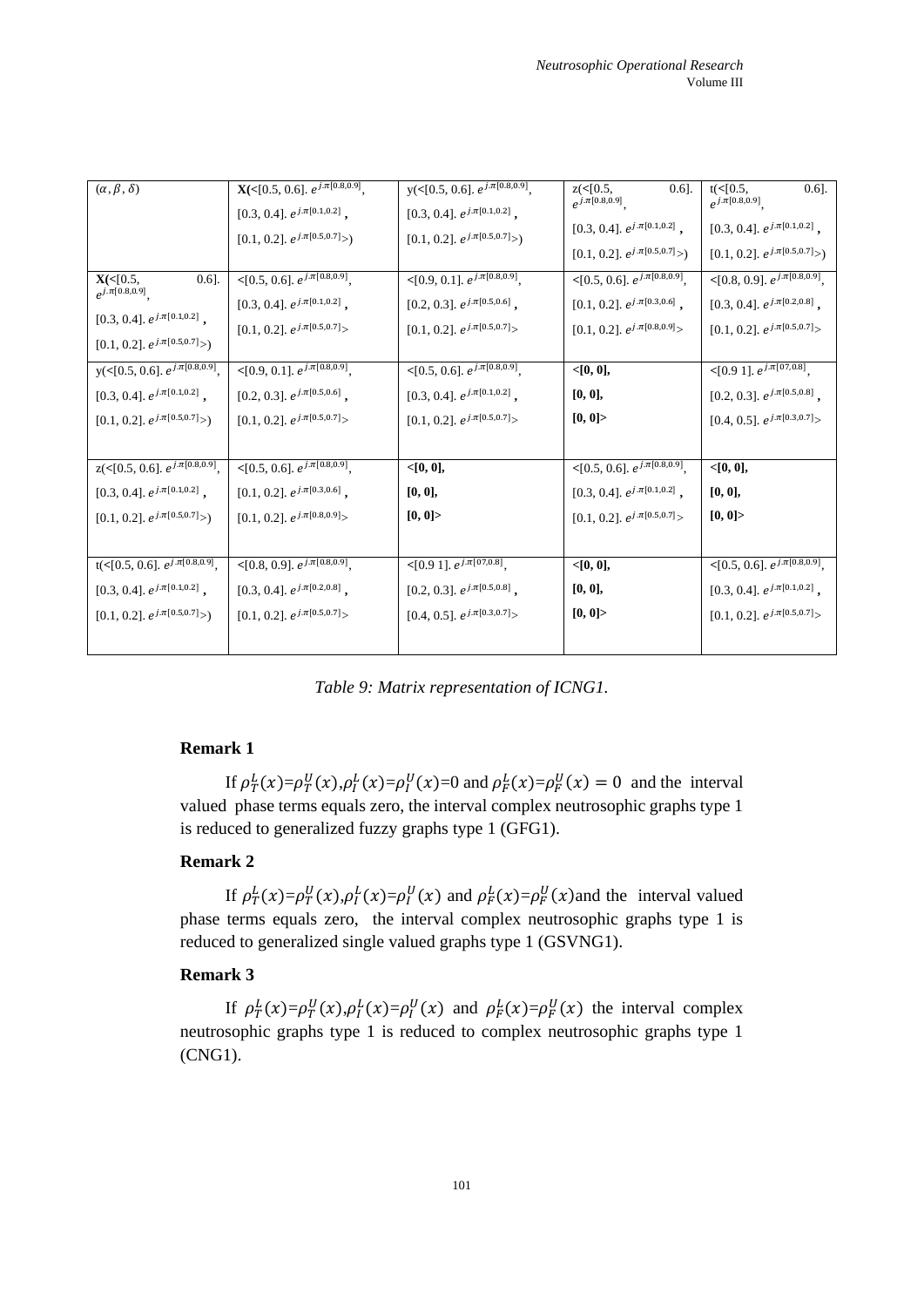#### **Remark 4**

If  $\rho_T^L(x) \neq \rho_T^U(x)$ ,  $\rho_I^L(x) \neq \rho_I^U(x)$  and  $\rho_F^L(x) \neq \rho_F^U(x)$  and the interval valued phase terms equals zero, the interval complex neutrosophic graphs type 1 is reduced to generalized interval valued graphs type 1 (GIVNG1).

#### **Theorem 1**

Given the  $M_{G_1}^T$  be matrix representation of T-ICNG1, then the degree of vertex  $D_T(x_k) = \left[\sum_{j=1, j \neq k}^n a_T^L(k+1, j+1), \sum_{j=1, j \neq k}^n a_T^U(k+1, j+1)\right], x_k \in V$ or

$$
D_T(x_p) = \left[\sum_{i=1, i \neq p}^{n} a_T^L(i+1, p+1), \sum_{i=1, i \neq p}^{n} a_T^U(i+1, p+1) \, x_p \in V.\right]
$$

#### **Proof**

Similar to that of theorem 1 of [52].

#### **Theorem 2**

Given the  $M_{G_1}^l$  be a matrix representation of I-ICNG1, then the degree of vertex  $D_I(x_k) = \left[\sum_{j=1, j \neq k}^n a_I^L(k+1, j+1), \sum_{j=1, j \neq k}^n a_I^U(k+1, j+1)\right], x_k \in V$ 

or 
$$
D_I(x_p) = [\sum_{i=1, i \neq p}^n a_i^L(i + 1, p + 1), \sum_{i=1, i \neq p}^n a_i^U(i + 1, p + 1)], x_p \in
$$

V.

**Proof** 

Similar to that of theorem 1 of [52].

#### **Theorem 3**

Given the  $M_{G_1}^F$  be a matrix representation of ICNG1, then the degree of vertex

$$
D_F(x_k) = \left[\sum_{j=1,j\neq k}^{n} a_F^L(k+1,j+1), \sum_{j=1,j\neq k}^{n} a_F^U(k+1,j+1)\right], x_k \in V
$$

or

$$
D_F(x_p) = \left[\sum_{i=1, i \neq p}^{n} a_F^L(i+1, p+1), \sum_{i=1, i \neq p}^{n} a_F^U(i+1, p+1)\right], x_p \in V.
$$

**Proof** 

Similar to that of theorem 1 of [52].

#### **Theorem 4**

Given the  $M_{G_1}^{T,I,F}$  be a matrix representation of ICNG1, then the degree of vertex  $D(x_k) = (D_T(x_k), D_I(x_k), D_F(x_k))$  where

$$
D_T(x_k) = \left[\sum_{j=1,j\neq k}^{n} a_T^L(k+1,j+1), \sum_{j=1,j\neq k}^{n} a_T^U(k+1,j+1)\right], x_k \in V.
$$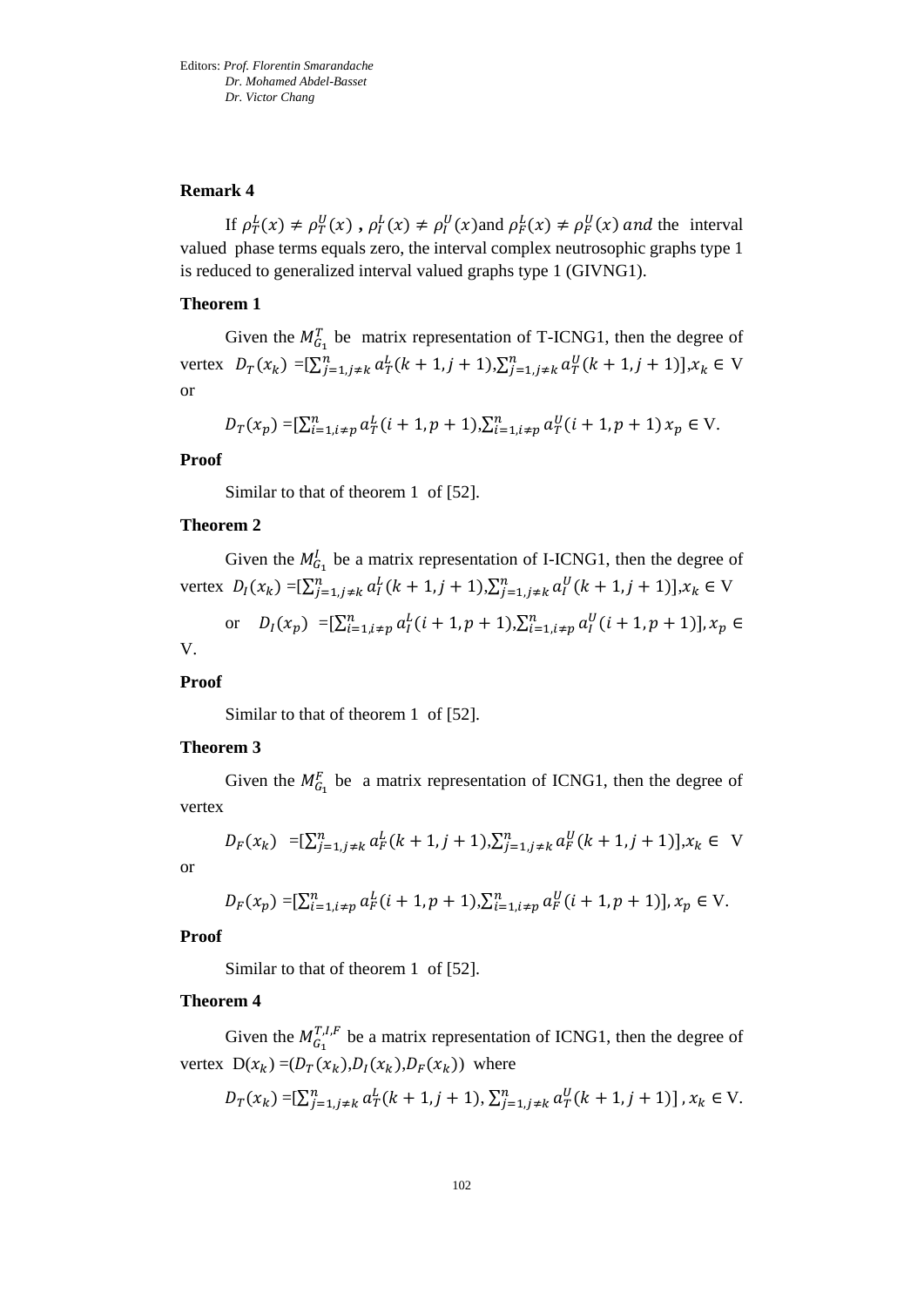$$
D_I(x_k) = \left[\sum_{j=1,j\neq k}^{n} a_I^L(k+1,j+1), \sum_{j=1,j\neq k}^{n} a_I^U(k+1,j+1)\right], x_k \in V.
$$
  

$$
D_F(x_k) = \left[\sum_{j=1,j\neq k}^{n} a_F^L(k+1,j+1), \sum_{j=1,j\neq k}^{n} a_F^U(k+1,j+1)\right], x_k \in V.
$$

**Proof**

V.

The proof is obvious.

# **5 Conclusion**

In this article, we have introduced the concept of interval complex neutrosophic graph of type1 as generalization of the concept of single valued neutrosophic graph type 1 (GSVNG1), interval valued neutrosophic graph type 1 (GIVNG1) and complex neutrosophic graph of type1(CNG1). Next, we processed to presented a matrix representation of it. In the future works, we plan to study some more properties and applications of ICNG type 1 define the concept of interval complex neutrosophic graphs type 2.

#### **Acknowledgements**

The authors are very grateful to the chief editor and reviewers for their comments and suggestions, which is helpful in improving the chapter.

# **References**

- [1] Shannon A, Atanassov K, "A First Step to a Theory of the Intuitionistic Fuzzy Graphs." Proc. of the First Workshop on Fuzzy Based Expert Systems (D. akov, Ed.), Sofia, (1994):59-61.
- [2] Ramot D, Menahem F, Gideon L, and Abraham K, "Complex Fuzzy Set." IEEE Transactions on Fuzzy Systems ,Vol 10, No 2, 2002.
- [3] Smarandache F," Refined Literal Indeterminacy and the Multiplication Law of Sub-Indeterminacies." Neutrosophic Sets and Systems 9, (2015):58.63.
- [4] Smarandache F, "Types of Neutrosophic Graphs and neutrosophic Algebraic Structures together with their Applications in Technology." seminar, UniversitateaTransilvania din Brasov, Facultatea de Design de ProdussiMediu, Brasov, Romania 06 June 2015.
- [5] Smarandache F, "Neutrosophic set a generalization of the intuitionistic fuzzy set." Granular Computing, 2006 IEEE International Conference ( 2006):38 – 42.
- [6] Smarandache F," Neutrosophy. Neutrosophic Probability, Set, and Logic." ProQuest Information & Learning, Ann Arbor, Michigan, USA, 105 p., 1998; http://fs.gallup.unm.edu/eBook-neutrosophics6.pdf (last edition online)
- [7] Smarandache F, "Nidus idearum. Scilogs, III: Viva la Neutrosophia! ." Brussels, 2017,134p. ISBN 978-1-59973-508-5
- [8] Smarandache F," Neutrosophic overset, neutrosophic underset, Neutrosophic offset,Similarly for Neutrosophic Over-/Under-/OffLogic, Probability, and Statistic."Pons Editions, Brussels, 2016, 170p.
- [9] Smarandache F,"Symbolic Neutrosophic Theory." (Europanova asbl, Brussels, 195 p., Belgium 2015.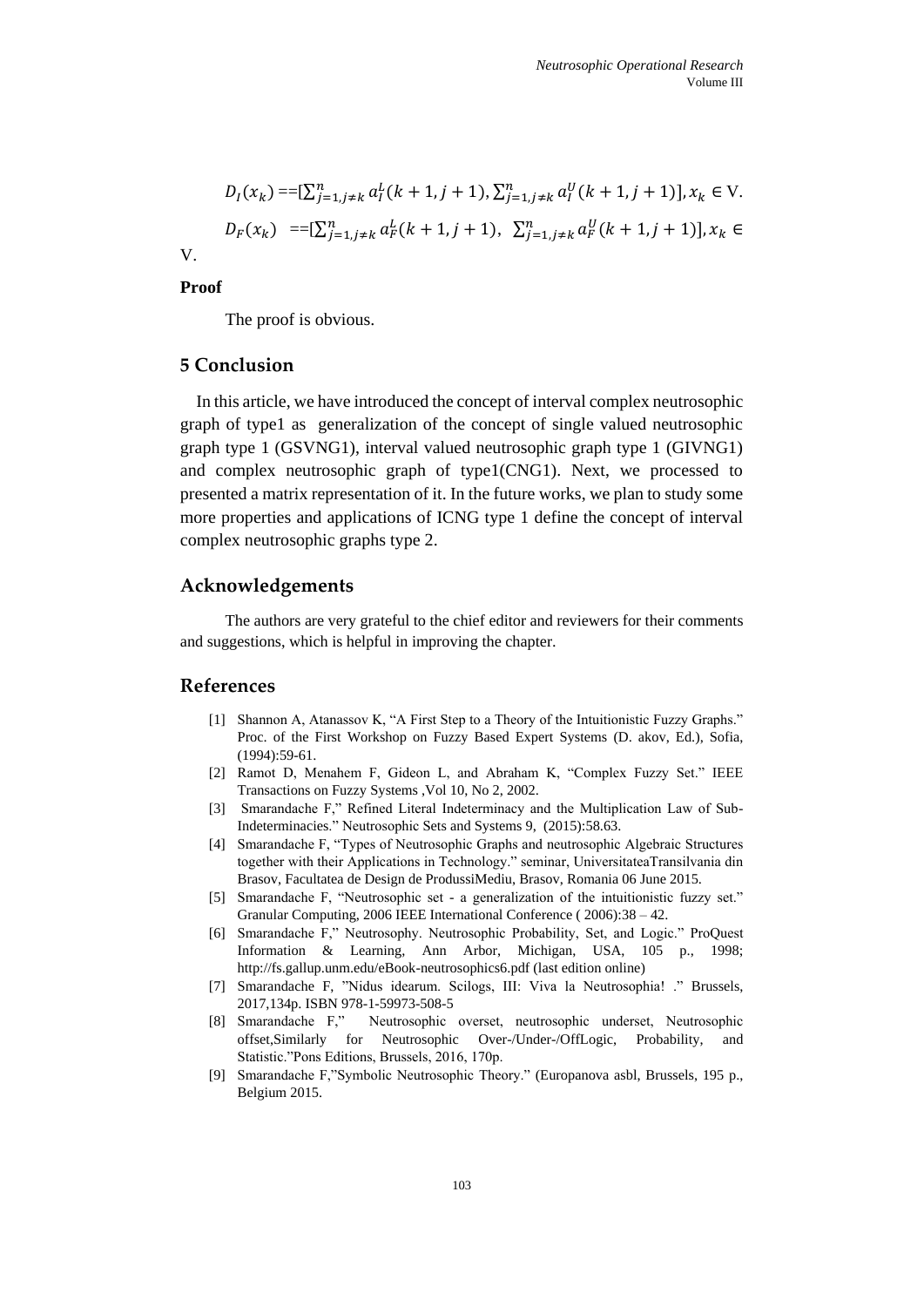- [10] Wang H, Smarandache F, Zhang Y, and Sunderraman R,"Single valued Neutrosophic Sets, Multisspace and Multistructure 4, (2010):410-413.
- [11] http://fs.gallup.unm.edu/NSS/.
- [12] H .Wang, F. Smarandache, Y.Q .Zhang and R. Sunderraman, Interval neutrosophic Sets and Logic: Theory and Applications in Computing." Hexis, Phoenix, AZ, 2005.
- [13] Atanassov K, "Intuitionistic fuzzy sets, Fuzzy Sets and Systems, vol. 20 (1986):87-96.
- [14] Zadeh L," Fuzzy sets. Inform and Control, 8 (1965):338-353.
- [15] Ali M, Smarandache F,"Complex neutrosophic set." Neural Computing and Applications 2015; DOI:10.1007/s00521-015-2154-y.
- [16] Ali M, Dat L.Q, Son L. H, Smarandache F,"Interval Complex Neutrosophic Set: Formulationand Applications in Decision-Making."Int. J. Fuzzy Syst, DOI 10.1007/s40815-017-0380-4
- [17] Malik M. A, Hassan A, Broumi S and Smarandache F, "Regular Single Valued Neutrosophic Hypergraphs."Neutrosophic Sets and Systems 13, (2016):18-23.
- [18] Mullai M, Broumi S, Stephen A, " Shortest path problem by minimal spanning tree algorithm using bipolar neutrosophic numbers." International Journal of Mathematic Trends and Technology, Vol 46, N2 ( 2017): 80-87.
- [19] Akram M , Sitara M, "Interval-Valued Neutrosophic Graph Structures." Punjab University Journal of Mathematics 50(1), ( 2018):113-137
- [20] Sethi N, Das S. K and Panda D.C, "Probablilistic interpretation of complex fuzzy set." International Journal of Computer Science, Engineering and Information Technology (IJCSEIT), Vol.2, No.2 (2012):31-44
- [21] Shah N, "Some Studies in Neutrosophic Graphs."Neutrosophic Sets and Systems, Vol. 12 (2016):54-64.
- [22] Shah N and Hussain A, "Neutrosophic Soft Graphs." Neutrosophic Sets and Systems 11, (2016):31-44.
- [23] Yazdanbakhsh O, Dick S," systematic review of complex fuzzy sets and logic." Fuzzy Sets and Systems
- [24] Singh P. K, "Three-way fuzzy concept lattice representation using neutrosophic set." International Journal of Machine Learning and Cybernetics (2016): 1–11.
- [25] Singh P.K," Interval-Valued Neutrosophic Graph Representation of Concept Lattice and Its (α,β,γ)-Decomposition." Arab J Sci Eng (2017), page 18 DOI 10.1007/s13369-017- 2718-5
- [26] Thirunavukarasu P, Sureshand R, Viswanathan K. K, "Energy of a complex fuzzy graph." International J. of Math. Sci. & Engg. Appls. (IJMSEA) 10 No. I( 2016): 243- 248.
- [27] Thirunavukarasu P, Suresh R and Thamilmani P, "Application of complex fuzzy sets." JP Journal of Applied Mathematics 6, Issues 1 & 2 (2013):5-22.
- [28] Husban R and Salleh A. R ," Complex vague set." Accepted in: Global Journal of Pure and Applied Mathematics (2015).
- [29] Husban R, "Complex vague set." MSc Research Project, Faculty of Science and Technology, University Kebangsaan Malaysia, (2014).
- [30] Şahin R , "An approach to neutrosophic graph theory with applications." Soft Computing, (2017):1–13, doi.org/10.1007/s00500-017-2875-1
- [31] Al-Qudah Y and Hassan N,"Operations on complex multi-fuzzy sets."Journal of Intelligent & Fuzzy Systems 33 (2017):1527–1540.
- [32] Broumi S, & Smarandache F, "Correlation coefficient of interval neutrosophic set." In Applied Mechanics and Materials, Trans Tech Publications 436, (2013):511-517
- [33] Broumi S, Talea M, Bakali A, Smarandache F, "Single Valued Neutrosophic Graphs."Journal of New Theory, N 10, (20.16): 86-101.
- [34] Broumi S, Talea M, Smarandache F, and Bakali A, "Single Valued Neutrosophic Graphs: Degree, Order and Size." IEEE International Conference on Fuzzy Systems (FUZZ), (2016): 2444-2451.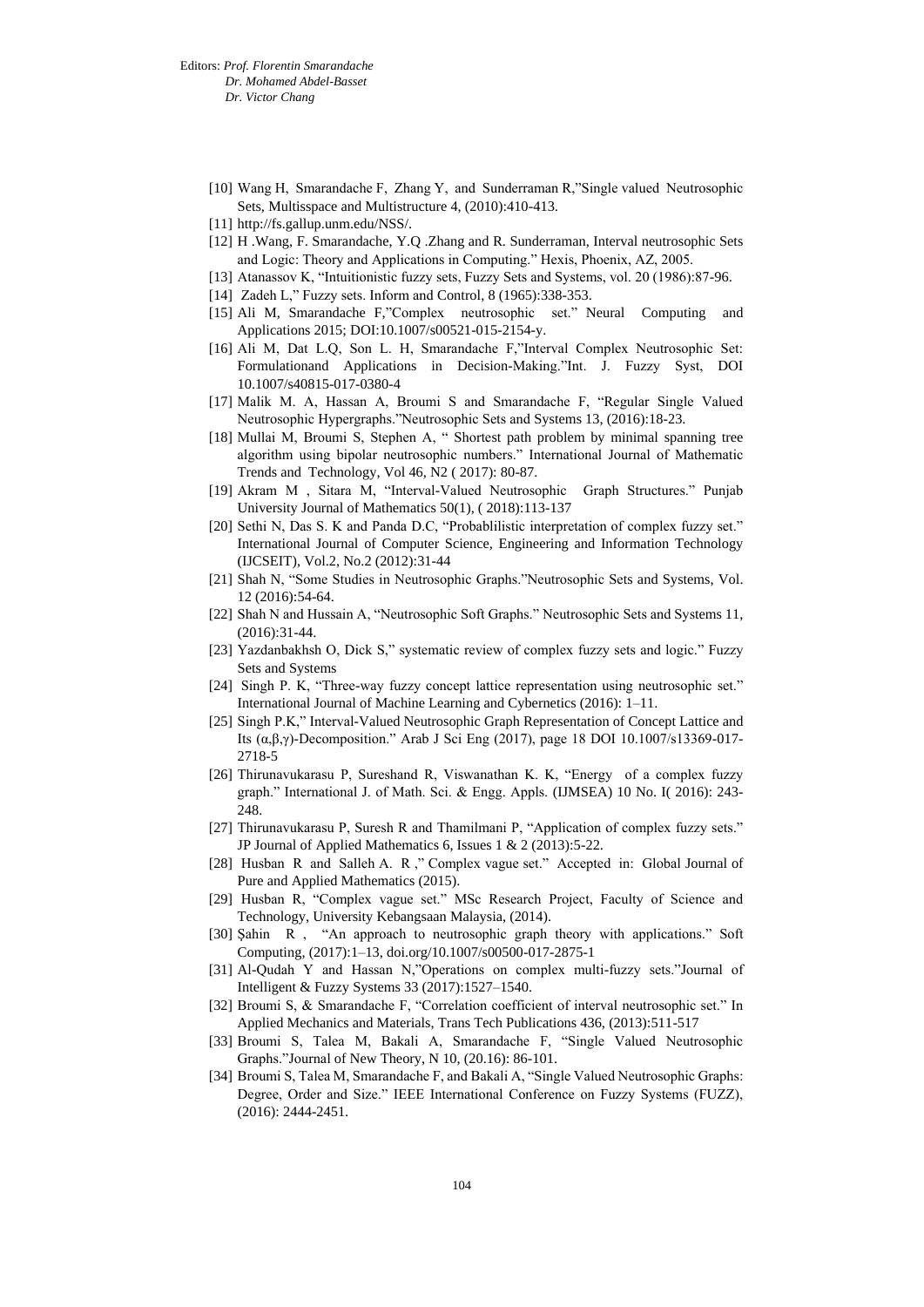- [35] Broumi S, Bakali A, Talea M, Smarandache F, "Isolated Single Valued Neutrosophic Graphs." Neutrosophic Sets and Systems 11, (2016): 74-78.
- [36] Broumi S, Smarandache F, Talea M, and Bakali A, "Decision-Making Method Based On the Interval Valued Neutrosophic Graph." Future Technologie, IEEE, (2016):44-50.
- [37] Broumi S, Bakali A, Talea M, Smarandache F, and Ali M, "Shortest Path Problem under Bipolar Neutrosphic Setting." Applied Mechanics and Materials 859, (2016):59-66.
- [38] Broumi S, Bakali A, Talea M, Smarandache F, and Vladareanu L, "Computation of Shortest Path Problem in a Network with SV-Trapezoidal Neutrosophic Numbers." Proceedings of the 2016 International Conference on Advanced Mechatronic Systems, Melbourne, Australia, (2016):417-422.
- [39] Broumi S, Bakali A, Talea M, Smarandache F, and Vladareanu L, "Applying Dijkstra Algorithm for Solving Neutrosophic Shortest Path Problem." Proceedings of the 2016 International Conference on Advanced Mechatronic Systems, Melbourne, Australia, November 30 - December 3,(2016):412-416.
- [40] Broumi S, M. Talea, Bakali A, Smarandache F, "On Bipolar Single Valued Neutrosophic Graphs."Journal of New Theory 11, (2016): 84-102.
- [41] Broumi S, Smarandache F, Talea M, and Bakali A, "An Introduction to Bipolar Single Valued Neutrosophic Graph Theory."Applied Mechanics and Materials 841 (2016):184- 191.
- [42] Broumi S, Smarandache F, Talea M and Bakali A, "Operations on Interval Valued Neutrosophic Graphs." chapter in book- New Trends in Neutrosophic Theory and Applications- Florentin Smarandache and Surpati Pramanik (Editors) (2016):231-254. ISBN 978-1-59973-498-9
- [43] Broumi S, Bakali A, Talea M and Smarandache F andKishore Kumar P.K, "Shortest Path Problem on Single Valued Neutrosophic Graphs."2017 International Symposium on Networks, Computers and Communications (ISNCC) (2017):1- 8
- [44] Broumi S, Bakali A, Talea M, Smarandache F, "Complex Neutrosophic Graphs of Type 1, 2017 IEEE International Conference on INnovations in Intelligent SysTems and Applications (INISTA), Gdynia Maritime University, Gdynia, Poland (2017):432-437
- [45] Broumi S, Smarandache F, Talea M and Bakali A, "Operations on Interval Valued Neutrosophic Graphs." chapter in book- New Trends in Neutrosophic Theory and Applications- Florentin Smarandache and Surpati Pramanik (Editors) (2016): 231-254. ISBN 978-1-59973-498-9
- [46] Broumi S, Bakali A, Talea M, Smarandache F and Hassan A, "generalized single valued neutrosophic graphs of first type." SISOM & ACOUSTICS 2017, Bucharest 18-19 May
- [47] Broumi S, Talea M, Bakali A, Smarandache F, "Interval Valued Neutrosophic Graphs, Critical Review, XII( 2016): 5-33.
- [48] Broumi S, Dey A, Bakali A, Talea M, Smarandache F, Son L. H and Koley D, "Uniform Single Valued Neutrosophic Graphs." Neutrosophic Sets and Systems, Vol. 17,(2017):42-49.
- [49] Broumi S, Bakali A, Talea M, Smarandache F, and Verma R, "Computing Minimum Spanning Tree in Interval Valued Bipolar Neutrosophic Environment." International Journal of Modeling and Optimization, Vol. 7, No. 5 ( 2017):300-304
- [50] Broumi S, Bakali A, Talea M, Smarandache F, "Generalized Bipolar Neutrosophic Graphs of Type 1." 20th International Conference on Information Fusion, Xi'an,( 2017):1714-1720
- [51] Broumi S, Bakali A, Talea M and Smarandache F and Hassan A, "Generalized Interval Valued Neutrosophic Graphs of First Type 1." 2017 IEEE International Conference on Innovations in Intelligent SysTems and Applications (INISTA), Gdynia Maritime University, Gdynia, Poland (2017):413-419.
- [52] Broumi S, Bakali A, Talea M and Smarandache F, "Complex Neutrosophic Graphs of Type 1." 2017 IEEE International Conference on Innovations in Intelligent SysTems and Applications (INISTA), Gdynia Maritime University, Gdynia, Poland (2017):432-437.